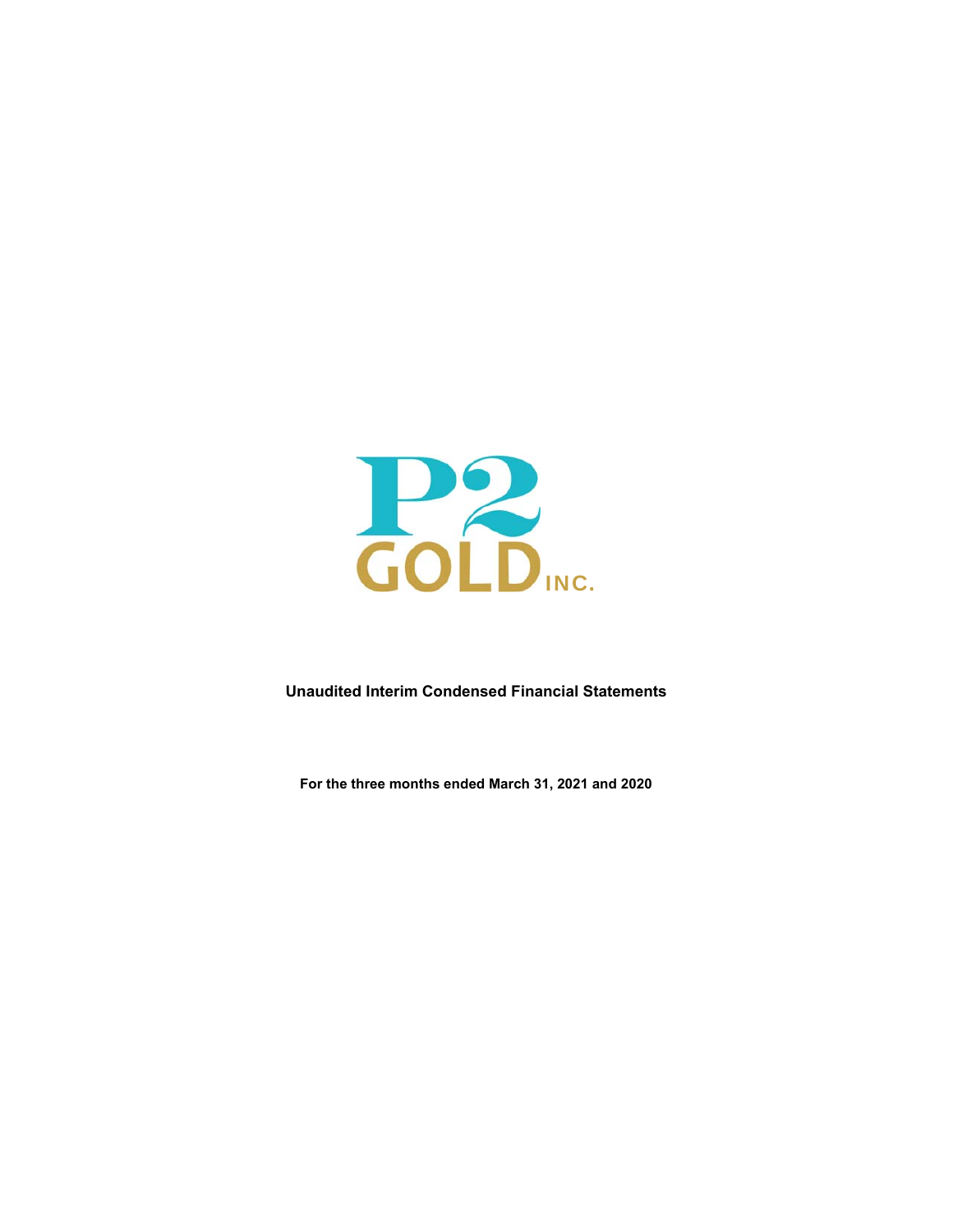

#### **MANAGEMENT'S RESPONSIBILITY FOR INTERIM FINANCIAL REPORTING**

The accompanying interim condensed financial statements of P2 Gold Inc. (the "Company") are the responsibility of management and the Board of Directors of the Company.

The unaudited interim condensed financial statements have been prepared by management, on behalf of the Board of Directors, in accordance with the accounting policies disclosed in the notes to the unaudited interim condensed financial statements. Where necessary, management has made informed judgments and estimates in accounting for transactions which were not complete at the balance sheet date. In the opinion of management, the unaudited interim condensed financial statements have been prepared within acceptable limits of materiality and are in accordance with International Financial Reporting Standards ("IFRS") as issued by the International Accounting Standards Board ("IASB") using accounting policies consistent with IFRSs appropriate in the circumstances.

The Board of Directors is responsible for reviewing and approving the unaudited interim condensed financial statements together with other financial information of the Company and for ensuring that management fulfills its financial reporting responsibilities. An Audit Committee assists the Board of Directors in fulfilling this responsibility. The Audit Committee meets with management to review the financial reporting process and the unaudited interim condensed financial statements together with other financial information of the Company. The Audit Committee reports its findings to the Board of Directors for its consideration in approving the unaudited interim condensed financial statements together with other financial information of the Company for issuance to the shareholders.

Management recognizes its responsibility for conducting the Company's affairs in compliance with established financial standards, and applicable laws and regulations, and for maintaining proper standards of conduct for its activities.

"Joseph Ovsenek" "Tom Yip" President, CEO and Director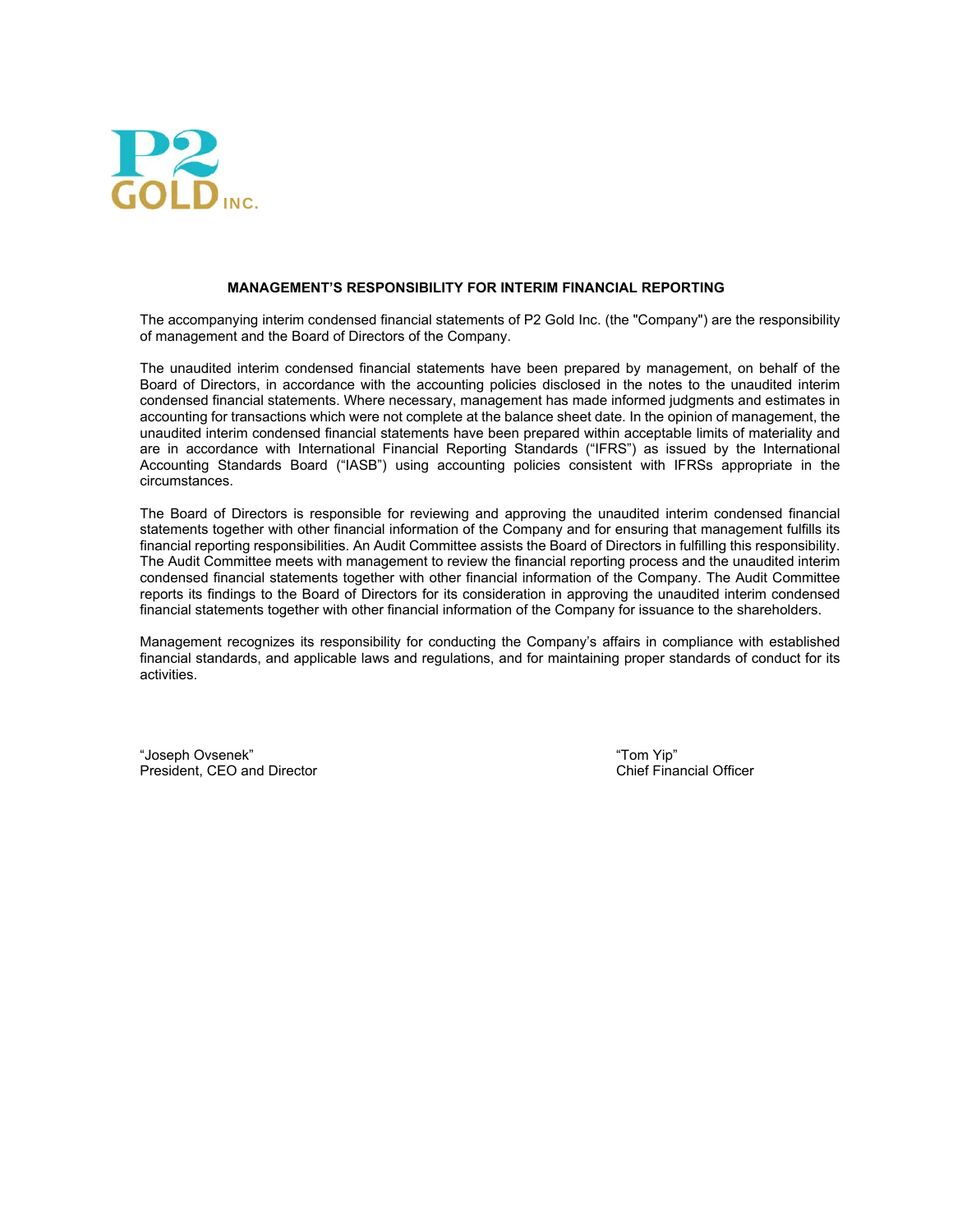

# **Statements of Financial Position**

**(Expressed in Canadian Dollars) (Unaudited)**

|                                                                                                                           |                | As at             |                      |  |
|---------------------------------------------------------------------------------------------------------------------------|----------------|-------------------|----------------------|--|
|                                                                                                                           | Note           | March 31,<br>2021 | December 31,<br>2020 |  |
|                                                                                                                           |                | \$                | \$                   |  |
| <b>Assets</b>                                                                                                             |                |                   |                      |  |
| <b>Current Assets</b>                                                                                                     |                |                   |                      |  |
| Cash                                                                                                                      | 6              | 1,198,821         | 1,634,964            |  |
| Receivables and other assets                                                                                              | 8              | 97,426            | 225,402              |  |
|                                                                                                                           |                | 1,296,247         | 1,860,366            |  |
| <b>Non-Current Assets</b>                                                                                                 |                |                   |                      |  |
| Restricted cash                                                                                                           | $\overline{7}$ | 70,000            |                      |  |
| Property, plant and equipment                                                                                             |                | 21,651            |                      |  |
| Right-of-use assets                                                                                                       | 9              | 324,828           |                      |  |
| <b>Total Assets</b>                                                                                                       |                | 1,712,726         | 1,860,366            |  |
|                                                                                                                           |                |                   |                      |  |
| <b>Liabilities</b>                                                                                                        |                |                   |                      |  |
| <b>Current Liabilities</b>                                                                                                |                |                   |                      |  |
| Trade and other payables                                                                                                  | 11, 13         | 140,403           | 118,007              |  |
| Current portion of lease liability                                                                                        | 10             | 105,984           |                      |  |
|                                                                                                                           |                | 246,387           | 118,007              |  |
| <b>Non-Current Liabilities</b>                                                                                            |                |                   |                      |  |
| Lease liabilities                                                                                                         | 10             | 223,502           |                      |  |
| <b>Total Liabilities</b>                                                                                                  |                | 469,889           | 118,007              |  |
|                                                                                                                           |                |                   |                      |  |
| <b>Shareholders' Equity</b>                                                                                               |                |                   |                      |  |
| Capital stock                                                                                                             | 14             | 8,490,458         | 8,490,458            |  |
| Warrant reserve                                                                                                           | 15             | 9,489             | 9,489                |  |
| Share-based payment reserve                                                                                               | 14             | 1,070,598         | 939,282              |  |
| Deficit                                                                                                                   |                | (8,327,708)       | (7,696,870)          |  |
|                                                                                                                           |                | 1,242,837         | 1,742,359            |  |
| <b>Total Liabilities and Shareholders' Equity</b>                                                                         |                | 1,712,726         | 1,860,366            |  |
| Nature of Operations and Going Concern (Note 1)<br>Commitments and Contingencies (Note 16)<br>Subsequent Events (Note 17) |                |                   |                      |  |

Approved by the Board of Directors

"Ron MacDonald" "Joseph Ovsenek" Director President, CEO and Director

*The accompanying notes are an integral part of these unaudited interim financial statements*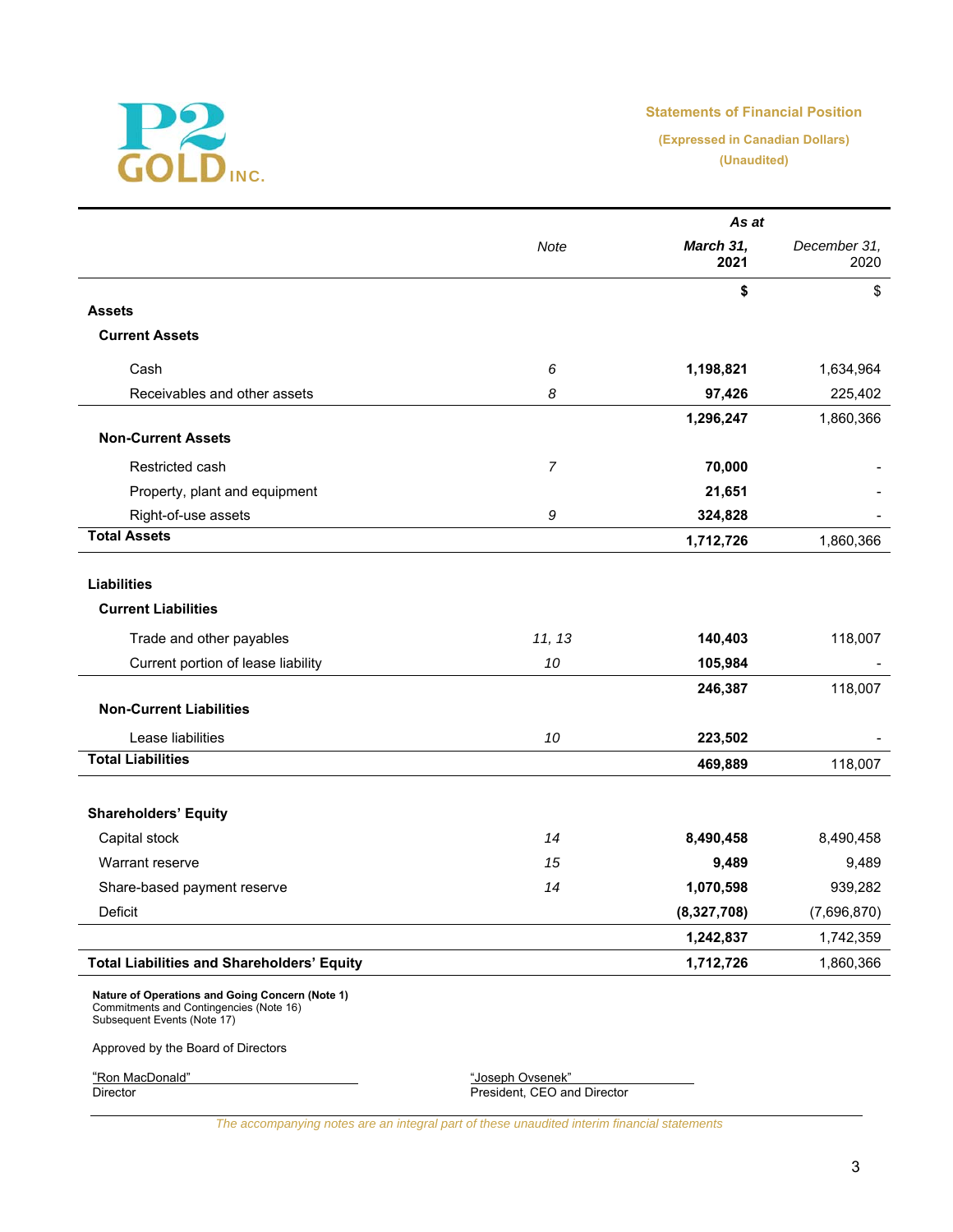

# **Statements of Loss and Comprehensive Loss (Expressed in Canadian Dollars)**

(Unaudited)

|                                                                       |       | Three ended March 31, |               |  |  |
|-----------------------------------------------------------------------|-------|-----------------------|---------------|--|--|
|                                                                       | Note  | 2021                  | 2020          |  |  |
|                                                                       |       | \$                    | \$            |  |  |
| <b>Administrative Expenses</b>                                        |       |                       |               |  |  |
| Interest Income                                                       |       | (1, 206)              | (909)         |  |  |
| Professional fees                                                     |       | 88,378                | 53,185        |  |  |
| General and administrative                                            |       | 96,959                | 16,679        |  |  |
| Depreciation                                                          | 9     | 30,670                | 13,554        |  |  |
| Share-based payments                                                  | 14(d) | 131,316               |               |  |  |
| Interest expense                                                      | 10    | 8,647                 | 1,061         |  |  |
| Shareholder information                                               |       | 21,625                | 15,098        |  |  |
| Investor relations and travel                                         |       | 6,712                 | 273           |  |  |
| <b>Total Administrative Expenses</b>                                  |       | (383, 101)            | (98, 941)     |  |  |
| <b>Exploration and evaluation expenditures</b>                        | 3     | (247, 737)            | (66, 173)     |  |  |
| Net loss and comprehensive loss for the period                        |       | (630, 838)            | (165, 114)    |  |  |
| Loss per share - basic and diluted                                    |       | (0.021)<br>\$         | \$<br>(0.019) |  |  |
| Weighted average number of shares outstanding - basic and<br>diluted* |       | 29,518,331            | 8,558,331     |  |  |

*\*On January 9, 2020 the Company consolidated its outstanding common shares on a 6:1 basis (note 14 (b)). All references to the number of shares and per share amounts have been retroactively restated to reflect the consolidation.* 

*The accompanying notes are an integral part of these unaudited interim financial statements.*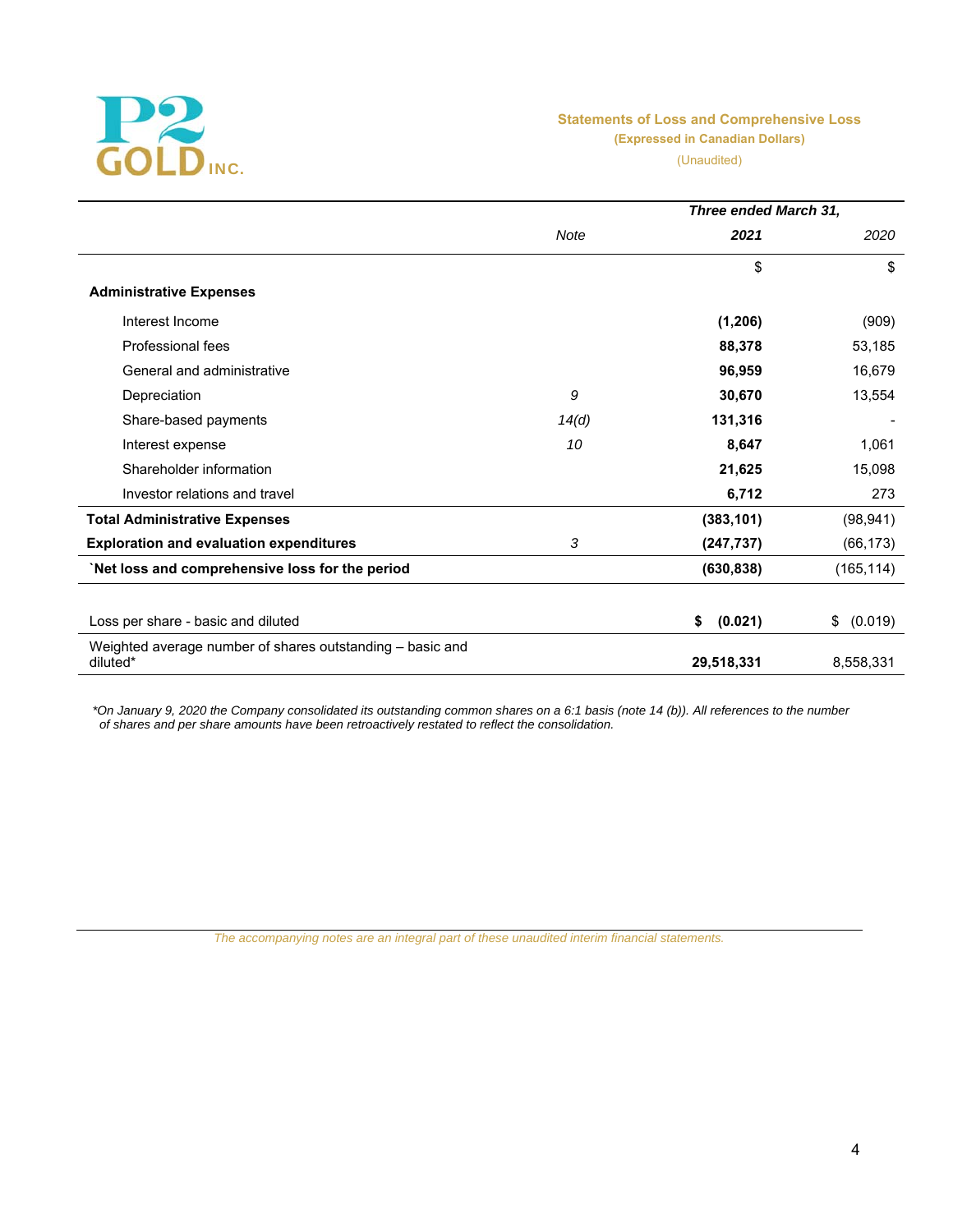# INC.

# **Statements of Changes in Equity For the Three Months Ended March 31, 2021 and 2020 (Expressed in Canadian Dollars) (Unaudited)**

|                                                                                |      | <b>Capital Stock</b>        |             | <b>Reserves</b>         |                 |                               |                       |
|--------------------------------------------------------------------------------|------|-----------------------------|-------------|-------------------------|-----------------|-------------------------------|-----------------------|
|                                                                                | Note | <b>Number of</b><br>shares* | Amount      | Share-based<br>payments | <b>Warrants</b> | <b>Deficit</b>                | <b>Total</b>          |
| Balance at December 31, 2019<br>Net loss and comprehensive loss for the period |      | 8,558,331                   | \$2,792,644 | \$<br>274,856           | \$131,807       | $$$ (2,684,549)<br>(165, 114) | 514,758<br>(165, 114) |
| Balance at March 31, 2020                                                      |      | 8,558,331                   | \$2,792,644 | \$<br>274,856           | \$131,807       | \$ (2,849,663)                | 349,644               |
| Private placements                                                             | 14   | 20,160,000                  | 5,424,000   |                         |                 |                               | 5,424,000             |
| Shares issued for property payment                                             | 3    | 800,000                     | 486,000     |                         |                 |                               | 486,000               |
| Share issuance cost                                                            |      |                             | (134, 965)  |                         |                 |                               | (134, 965)            |
| Premium liability on flow-through shares                                       |      | $\overline{\phantom{a}}$    | (200,000)   |                         |                 |                               | (200,000)             |
| Reserve on issuance of warrants                                                | 3.15 |                             |             |                         | 461             |                               | 461                   |
| Reserve on issuance of stock options                                           | 14   |                             |             | 664,426                 |                 |                               | 664,426               |
| Expiry of warrants                                                             |      |                             | 122,779     |                         | (122, 779)      |                               |                       |
| Net loss and comprehensive loss for the period                                 |      |                             |             |                         |                 | (4, 847, 207)                 | (4,847,207)           |
| Balance at December 31, 2020                                                   |      | 29,518,331                  | \$8,490,458 | \$<br>939,282           | \$<br>9,489     | $$$ $(7,696,870)$             | 1,742,359             |
| Reserve on issuance of stock options                                           | 14   |                             |             | 131,316                 |                 |                               | 131,316               |
| Net loss and comprehensive loss for the period                                 |      |                             |             |                         |                 | (630, 838)                    | (630, 838)            |
| Balance at March 31, 2021                                                      |      | 29,518,331                  | \$8,490,458 | \$<br>1,070,598         | 9,489           | \$ (8,327,708)                | 1,242,837             |

*\*On January 9, 2020 the Company consolidated its outstanding common shares on a 6:1 basis (note 14 (b)). All references to the number of shares and per share amounts have been retroactively restated to reflect the consolidation.* 

*The accompanying notes are an integral part of these unaudited interim financial statements.*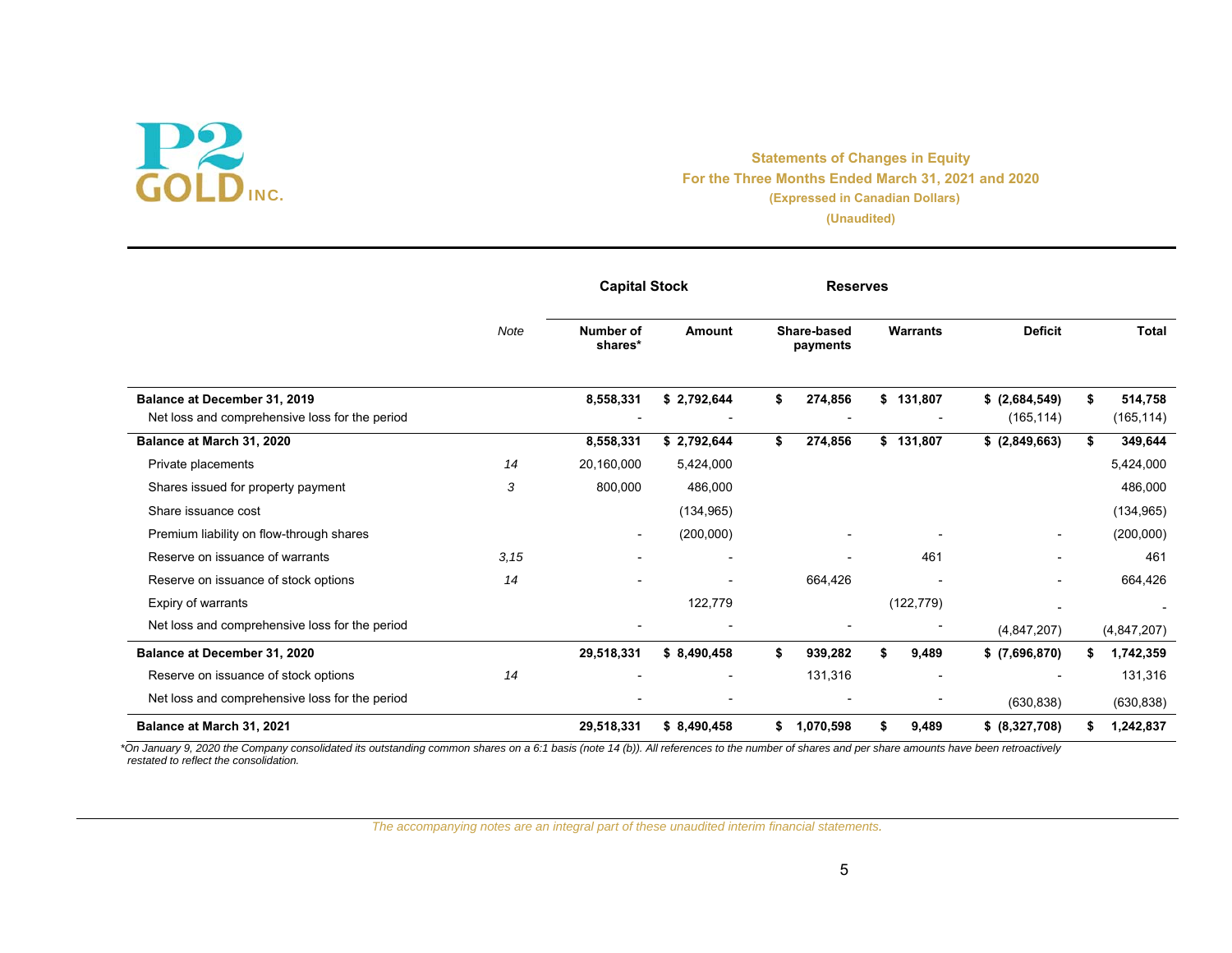

# **Statements of Cash Flows (Expressed in Canadian Dollars) (Unaudited)**

|                                     |      | Three months ended March 31, |            |
|-------------------------------------|------|------------------------------|------------|
|                                     | Note | 2021                         | 2020       |
| <b>Operating activities</b>         |      | \$                           | \$         |
| Net loss for the year               |      | (630, 838)                   | (165, 114) |
| Items not involving cash:           |      |                              |            |
| Share-based payments                | 14   | 131,316                      |            |
| Depreciation                        | 9    | 30,670                       | 13,554     |
| Interest Expense                    | 10   | 8,647                        | 1,061      |
| Change in non-cash working capital: |      |                              |            |
| Receivables and other assets        |      | 127,976                      | 17,512     |
| Trade and other payables            |      | 22,396                       | (80, 484)  |
|                                     |      | (309, 833)                   | (213, 471) |
| <b>Investing activities</b>         |      |                              |            |
| Restricted cash                     |      | (70,000)                     |            |
| Purchase of leasehold improvements  |      | (22, 790)                    |            |
|                                     |      | (92, 790)                    |            |
| <b>Financing activities</b>         |      |                              |            |
| Lease payments                      | 10   | (33, 520)                    | (14, 793)  |
|                                     |      | (33, 520)                    | (14, 793)  |
| Increase (Decrease) in cash         |      | (436, 143)                   | (228, 264) |
| Cash at beginning of period         |      | 1,634,964                    | 570,337    |
| Cash at end of period               |      | 1,198,821                    | 342,073    |

*The accompanying notes are an integral part of these unaudited interim financial statements.*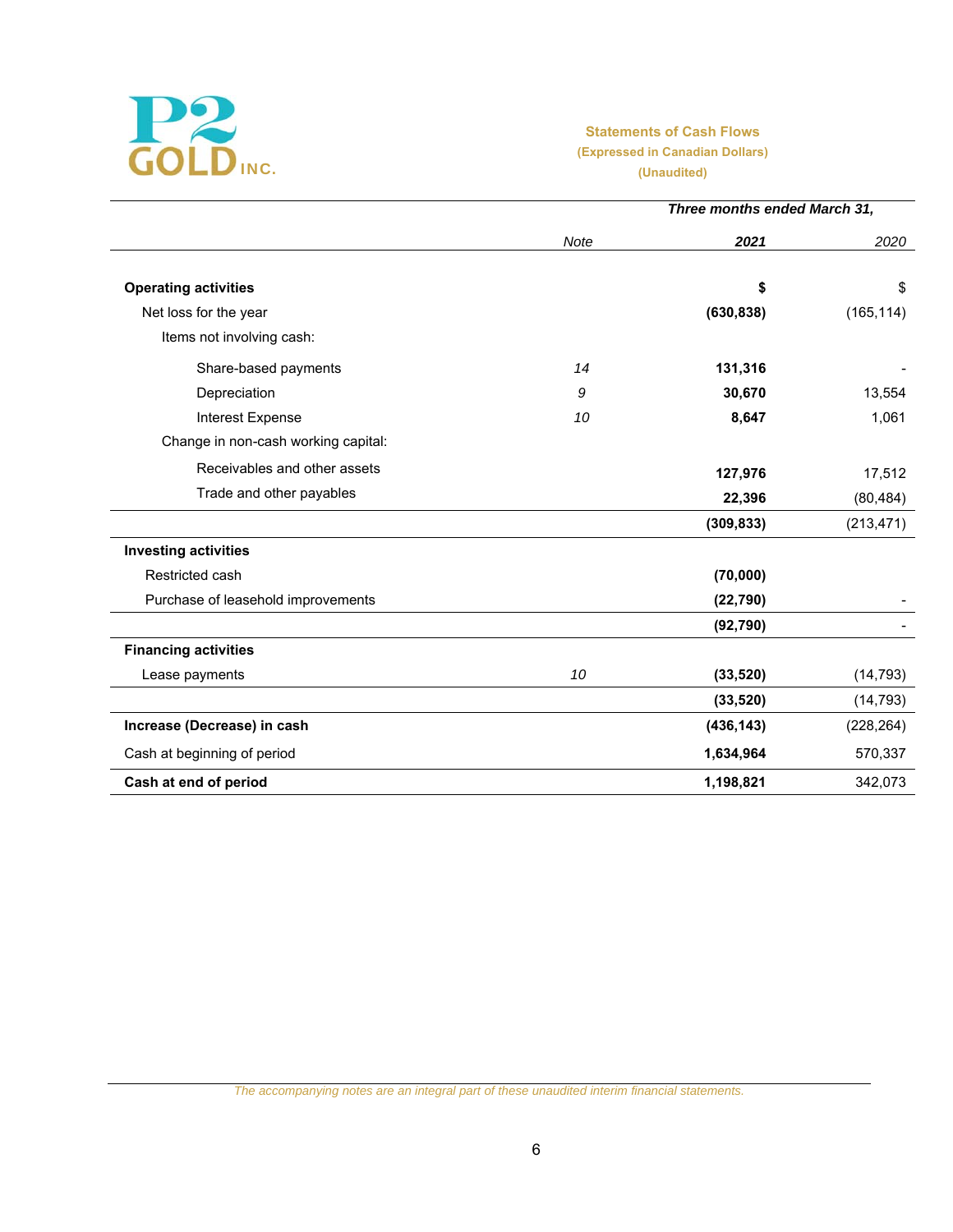

.

**Notes to Financial Statements (Expressed in Canadian Dollars) (Unaudited)** 

**Three months ended March 31, 2021 and 2020**

#### **1. NATURE OF OPERATIONS AND GOING CONCERN**

P2 Gold Inc. (the "Company" or "P2 Gold") was incorporated on November 10, 2017 under the laws of the *Canada Business Corporations Act*. On August 31, 2020 the Company concurrently changed its name to P2 Gold Inc. and filed Notice of Articles to continue its incorporation under the *Business Corporations Act* (British Columbia).

The Company's common shares commenced trading October 16, 2018 on the TSX Venture Exchange (the "Exchange") under the symbol "CTEC". On August 31, 2020 the Company's trading symbol changed from "CTEC" to "PGLD".

The Company's head office is located at 355 Burrard Street, Suite 1100, Vancouver, BC, Canada, V6C 2G8. The Company is a junior mining, exploration and development company engaged in the acquisition, exploration and development of mineral resource properties primarily in British Columbia, Canada and the western United States. Substantially all of the Company's efforts are devoted to financing and acquiring these properties. There has been no determination whether the Company's interests in mineral properties will contain mineral reserves which are economically recoverable.

The business of mining and exploring for minerals involves a high degree of risk and there can be no assurance that future exploration programs will result in profitable mining operations. The Company's continued existence will be dependent upon the preservation of its interest in the underlying properties, the discovery of economically recoverable reserves, the achievement of profitable operations, or the ability of the Company to raise additional financing, if necessary, or alternatively upon the Company's ability to dispose of its interests on an advantageous basis.

In 2020, there was a global outbreak of COVID-19 ("Coronavirus"), which has had a significant impact on businesses through the restrictions put in place by the governments regarding travel, business operations and isolation/quarantine orders. At this time, it is unknown the full extent of the impact the Coronavirus outbreak may have on the Company as this will depend on future developments that are highly uncertain and that cannot be predicted; however, it may impact upon our ability to carry out exploration project activities due to travel restrictions or complete financings due to impacts on capital markets. These financial statements have been prepared using International Financial Reporting Standards ("IFRS") that are applicable to a going concern.

As at March 31, 2021, the Company had working capital of \$1,049,860 (December 31, 2020 - \$1,742,359), had not yet achieved profitable operations, had accumulated losses of \$8,327,708 (December 31, 2020 - \$7,696,870) and expects to incur future losses in the development of its business. During the three months ending March 31, 2021 the Company utilized \$309,833 (2020 - \$213,471) in operating activities.

The Company will require substantial additional funds to explore and, if warranted, develop its acquired exploration properties. The Company has limited financial resources and no current source of revenue, and there is no assurance that additional funding will be available to the Company to carry out the completion of its planned exploration activities. Failure to obtain such additional financing could result in the delay or indefinite postponement of future exploration and property development. The terms of any additional financing obtained by the Company could result in significant dilution to the shareholders of the Company. These factors and the Company's financial position indicates the existence of material uncertainties that may cast significant doubt about the Company's ability to continue as a going concern.

These financial statements do not reflect the adjustments to the carrying values of assets and liabilities and the reported expenses and statement of financial position classifications that would be necessary if the Company were unable to realize its assets and settle its liabilities as a going concern in the normal course of operations. Such adjustments could be material.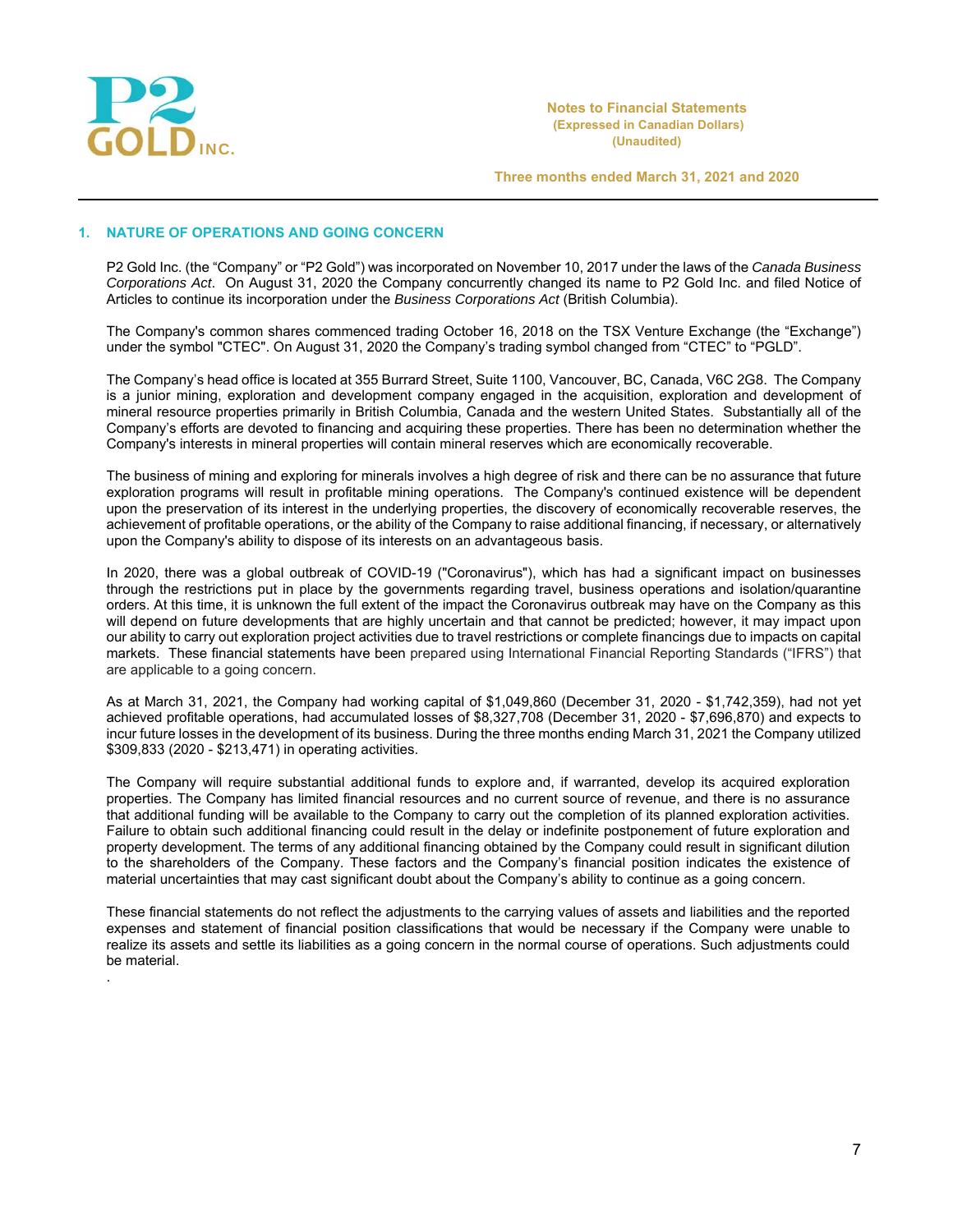

### **2. BASIS OF PREPARATION**

On January 9, 2020 the Company consolidated its outstanding common shares on a 6:1 basis (note 14 (b)). Prior to the consolidation, the Corporation had 51,350,000 common shares issued and outstanding. Upon completion of the share consolidation, the number of post-consolidation common shares issued and outstanding was 8,558,331 (on a non-diluted basis). All references to the number of shares, options and warrants and per share amounts have been retroactively restated to reflect the consolidation.

### **2.1 Statement of compliance**

These unaudited interim condensed financial statements, including comparatives, have been prepared in accordance with International Accounting Standards ("IAS") 34 'Interim Financial Reporting' ("IAS 34") using accounting policies consistent with the International Financial Reporting Standards ("IFRS") issued by the International Accounting Standards Board ("IASB") and Interpretations of the International Financial Reporting Interpretations Committee ("IFRIC").

These unaudited interim condensed financial statements were authorized for issuance by the Board of Directors of the Company on May 17, 2021.

## **2.2 Basis of presentation and functional and presentation currency**

These unaudited interim condensed financial statements have been prepared on a going concern basis, under the historical cost convention, except for financial instruments measured at fair value through profit and loss which are carried at fair value and have been prepared using the accrual basis of accounting except for cash flow information, as explained in the accounting policies set out in Note 3 of the Company's annual audited financial statements for the year ended December 31, 2020. Readers of these unaudited interim condensed financial statements should review the audited financial statements and accompanying notes for the year ended December 31, 2020 in conjunction with the review of these statements.

The financial statements are presented in Canadian Dollars, which is also the functional currency of the Company.

#### **2.3 Significant accounting policy judgments and estimation uncertainty**

The preparation of financial statements in conformity with IFRS requires management to make judgments and estimates and form assumptions that affect the reported amounts of assets and liabilities at the date of the financial statements and reported amounts of revenues and expenses during the reporting period. On an ongoing basis, management evaluates its judgments and estimates in relation to assets, liabilities, revenue and expenses. Management uses historical experience and various other factors it believes to be reasonable under the given circumstances as the basis for its judgments and estimates. Actual outcomes may differ from these estimates under different assumptions and conditions.

The accounting policy judgements and estimates are consistent with those disclosed in the 2020 annual financial statements. The most significant estimates and judgments relate to but are not limited to the incremental borrowing rate to obtain an asset of similar value to the right-of-use asset.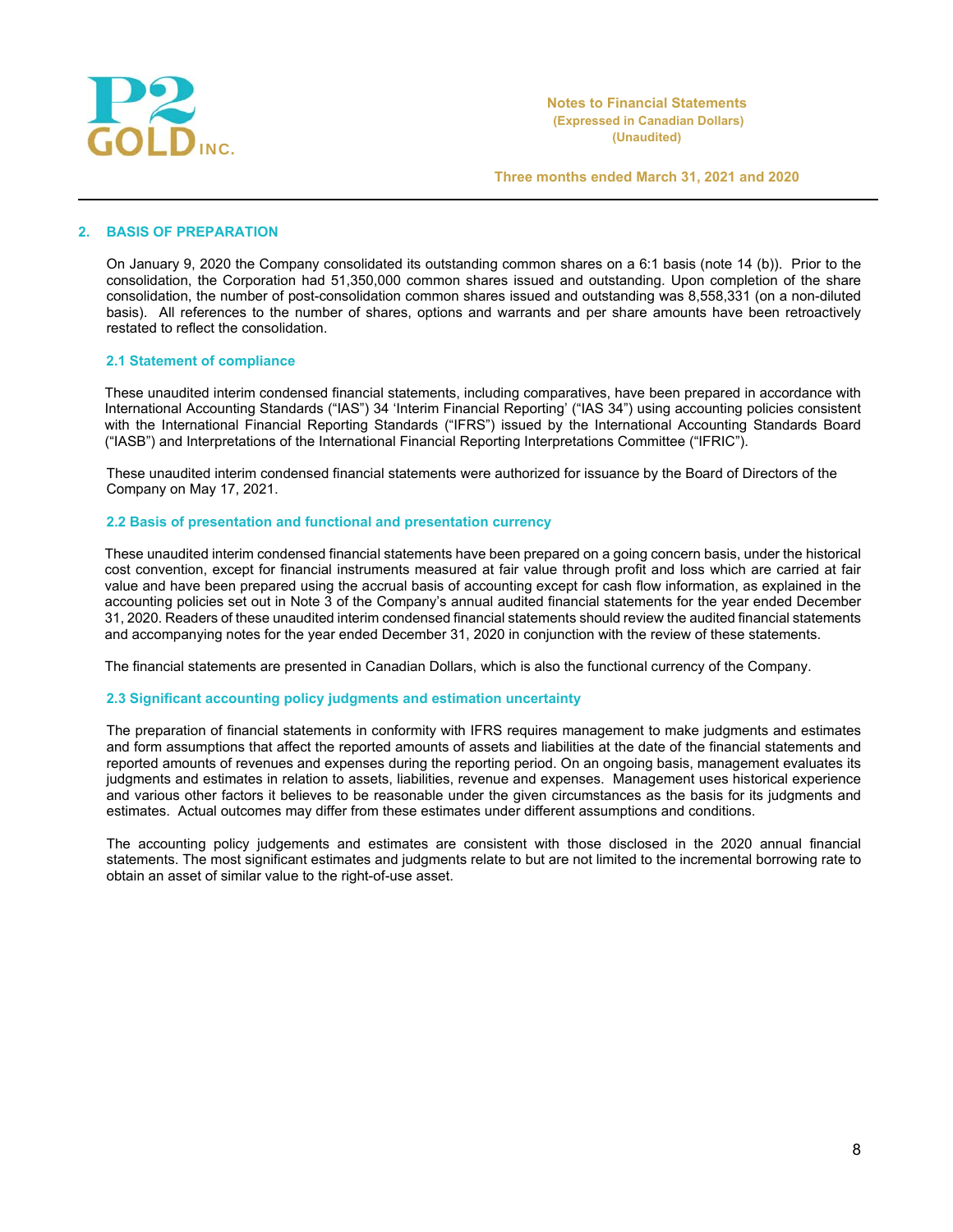

# **3. EXPLORATION AND EVALUATION EXPENDITURES**

The exploration and evaluation expenditures of the Company are detailed as follows:

|                                           | <b>Three months ended March 31</b> |         |    |        |
|-------------------------------------------|------------------------------------|---------|----|--------|
|                                           |                                    | 2021    |    | 2020   |
| <b>Silver Reef Property</b>               | \$                                 | 12,780  | \$ |        |
| <b>BAM Property</b>                       |                                    | 33,807  |    |        |
| <b>Todd Creek Property</b>                |                                    | 30,466  |    |        |
| <b>Stockade Property</b>                  |                                    | 24,933  |    |        |
| <b>Lost Cabin Property</b>                |                                    | 39,936  |    |        |
| <b>Prospective Exploration Properties</b> |                                    | 71,045  |    |        |
| <b>Timmins Project</b>                    |                                    | 34,770  |    | 66,173 |
| <b>Exploration and evaluation costs</b>   | \$                                 | 247,737 | \$ | 66,173 |

|                                               | <b>Three months ended March 31</b> |         |    |        |  |  |
|-----------------------------------------------|------------------------------------|---------|----|--------|--|--|
|                                               |                                    | 2021    |    | 2020   |  |  |
| Acquisition costs                             | \$                                 | 47,142  | \$ |        |  |  |
| Assessment reports                            |                                    | 9,505   |    |        |  |  |
| Technical Reports (NI 43-101)                 |                                    | 16,489  |    |        |  |  |
| Consulting                                    |                                    | 149,875 |    | 50,000 |  |  |
| Other exploration and evaluation expenditures |                                    | 24,726  |    | 16,173 |  |  |
|                                               | \$                                 | 247,737 | \$ | 66,173 |  |  |

#### **Gabbs Project Acquisition**

On February 23, 2021 the Company entered into an agreement with Borealis Mining Company, LLC ("Waterton"), an indirect, wholly-owned subsidiary of Waterton Precious Metals Fund II Cayman, LP to acquire all of the assets that comprise the Gabbs Project located on the Walker-Lane Trend in the Fairplay Mining District of Nye County, Nevada (the "Transaction"). The closing of the Transaction remains subject to the satisfaction of customary closing conditions for a transaction of such nature, including acceptance by the TSX Venture Exchange (the "Exchange") and the completion of the Private Placement (defined below). The Transaction will be an arm's length transaction under Exchange policies.

#### **Silver Reef Property**

On June 11, 2020 the Company announced the signing of an option agreement with an arm's length private vendor to acquire up to a 100% interest in the Silver Reef Property located in northwest British Columbia, subject to regulatory approval.

Under the terms of the Option Agreement, the Company can acquire up to a 70% interest in Silver Reef over a threeyear option period by paying to the vendor:

- 1. \$50,000 (paid) and 200,000 shares (issued) in its capital on the signing of the agreement
- 2. \$200,000 and 200,000 shares in its capital on the first anniversary of the agreement; and
- 3. \$500,000 and 800,000 shares in its capital on the second anniversary of the agreement.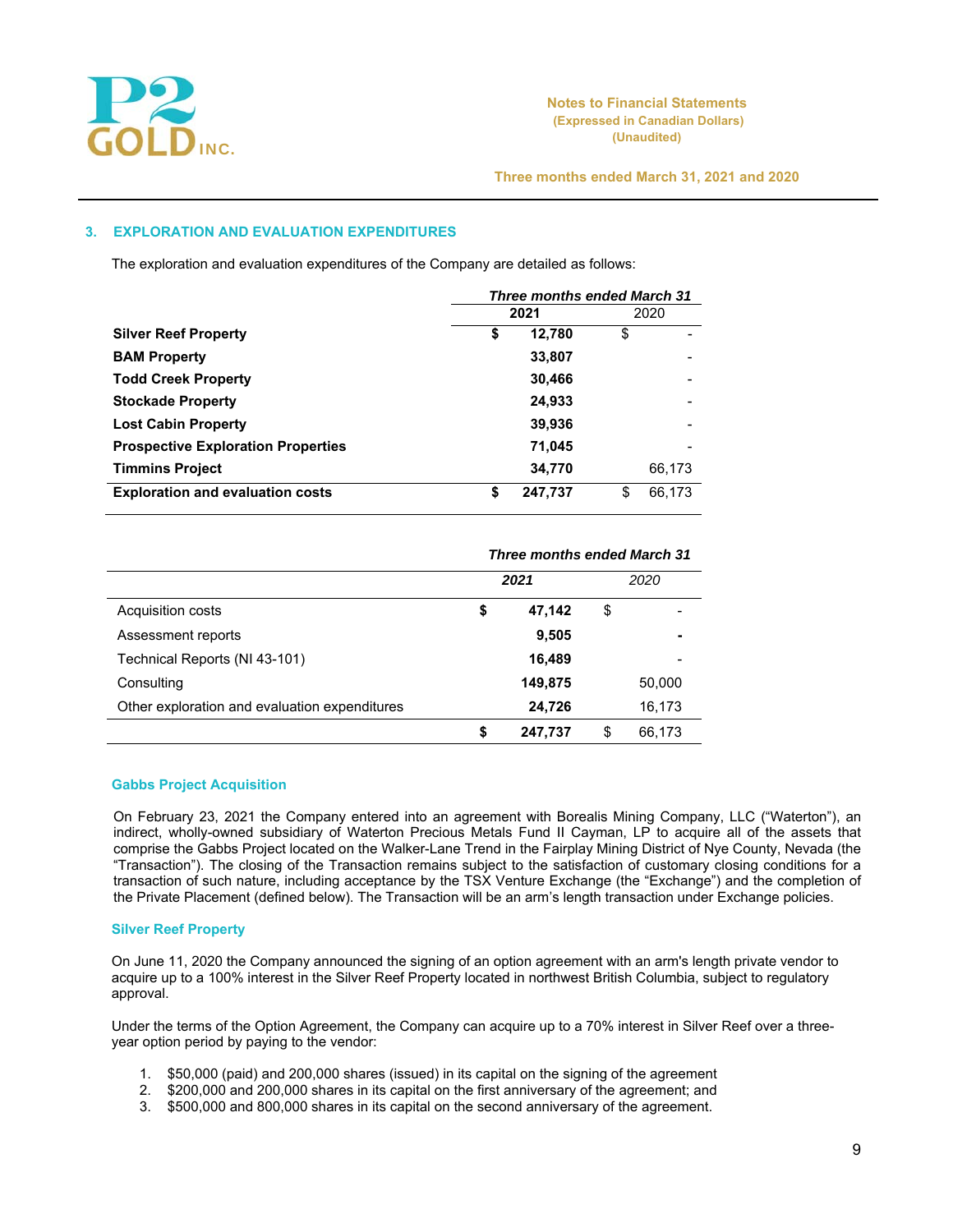

# **3. EXPLORATION AND EVALUATION EXPENDITURES** (continued)

### **Silver Reef Property (continued)**

To maintain the option, the Company is also required to incur exploration expenditures of \$250,000 before the first anniversary of the agreement (completed), \$750,000 of cumulative exploration expenditures by the second anniversary of the agreement (completed) and \$2 million of cumulative exploration expenditures by the third anniversary of the agreement. Following exercise of the option, the Company has the right for a period of 120 days to acquire the remaining 30% interest in Silver Reef, for a 100% total interest, on payment of \$7.5 million of which up to \$4 million may be paid in shares of the Company at its election. If the Company elects to not purchase the remaining 30% interest, the Company and the vendor shall form a joint venture, with the Company appointed the operator.

During the first three years of the joint venture, the Company will fund the vendor's participating interest in the joint venture. If the vendor fails to sell its interest in the joint venture during such three-year period, the vendor's interest will convert to a 3% net smelter returns royalty, provided that the Company will have the opportunity to purchase the vendor's interest prior to such conversion for \$7.5 million.

### **BAM Property**

On July 2,2020, the Company announced the signing of an option agreement with an arm's length private vendor to acquire up to a 100% interest in the BAM property, located within the Golden Triangle in northwest British Columbia.

Under the terms of the BAM Option Agreement, the Company can acquire up to a 70% interest in the BAM Property over a three-year option period by paying to the vendor:

- 1. \$60,000 (paid) and 200,000 common shares (issued) in its capital on the signing of the agreement;
- 
- 2. \$150,000 and 200,000 common shares in its capital on the first anniversary of the agreement;<br>3. \$200.000 and 200.000 common shares in its capital on the second anniversary of the agreeme \$200,000 and 200,000 common shares in its capital on the second anniversary of the agreement; and
- 4. \$550,000 and 800,000 common shares in its capital on the third anniversary of the agreement.

To maintain the option, the Company is also required to incur exploration expenditures of \$150,000 before the first anniversary of the agreement (completed), \$400,000 of cumulative exploration expenditures by the second anniversary of the agreement (completed) and \$750,000 of cumulative exploration expenditures by the third anniversary of the agreement. Following exercise of the option, the Company has the right for a period of 120 days to acquire the remaining 30% interest in the BAM Property, for a 100% total interest, on payment of \$7.5 million of which up to \$4 million may be paid in common shares of the Company at its election. If the Company elects to not purchase the remaining 30% interest, the Company and the vendor shall form a joint venture, with the Company appointed the operator.

During the first three years of the joint venture, the Company will fund the vendor's participating interest in the joint venture. If the vendor fails to sell its interest in the joint venture during such three-year period, the vendor's interest will convert to a 2% net smelter returns royalty ("NSR"), provided that the Company will have the opportunity to purchase the vendor's interest prior to such conversion for \$7.5 million. Following the conversion of the vendor's interest to the BAM NSR, the Company may purchase 1% of the NSR for \$2,000,000 (inflation adjusted from 2020).

The vendor has also agreed to assign to the Company two claims that form part of the BAM Property for \$40,000 and a 2% NSR, 100% of which can be purchased by the Company for \$1,125,000 prior to commercial production on such claims and 1% of which can be purchased for \$300,000 (inflation adjusted from 2020) after commercial production is achieved on such claims

### **Todd Creek Property**

On July 9, 2020, the Company announced the signing of an option agreement with ArcWest Exploration Inc, an arm's length TSX Venture Exchange listed company, to acquire up to a 70% interest in the Todd Creek property, located within the Golden Triangle in northwest British Columbia.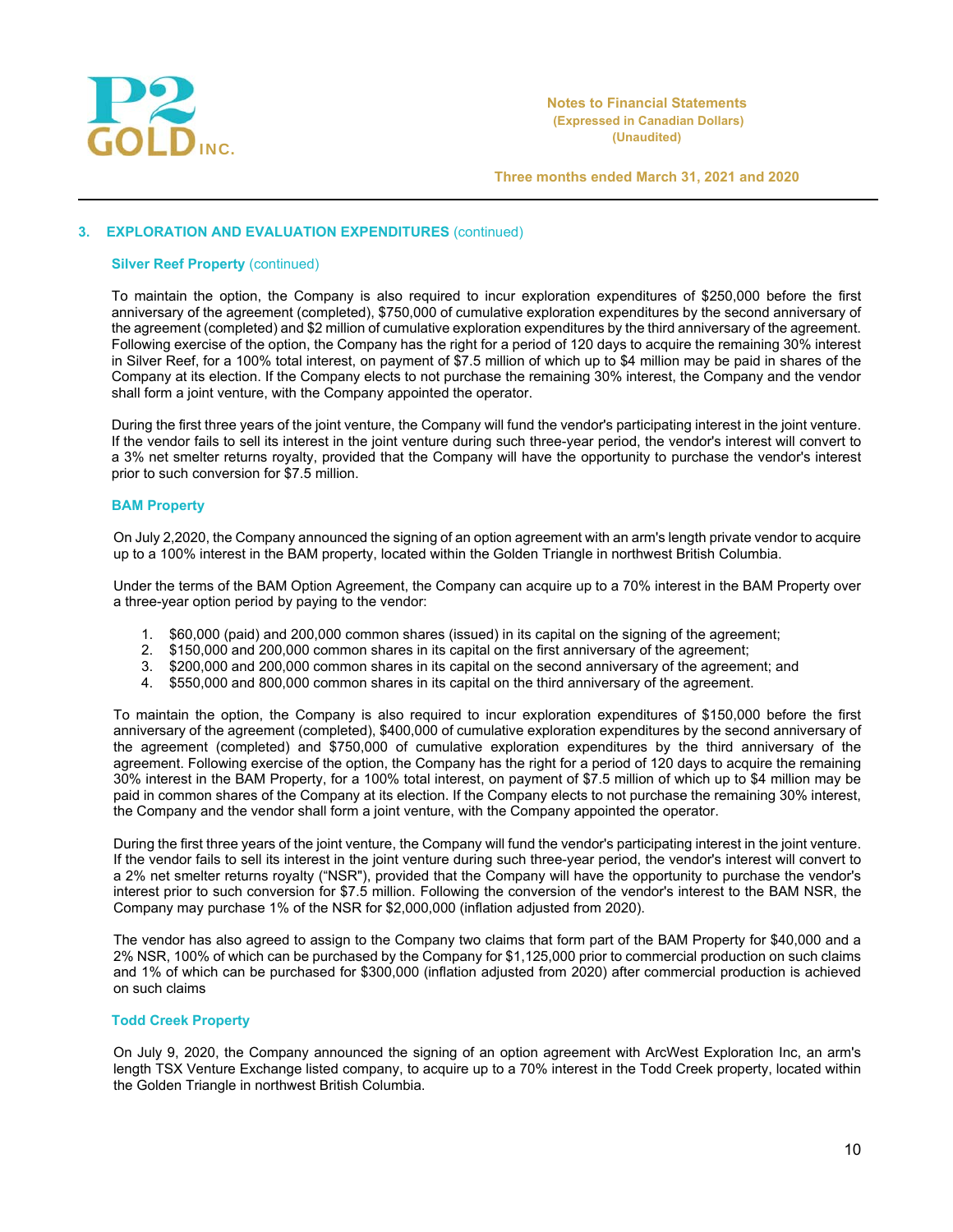

# **3. EXPLORATION AND EVALUATION EXPENDITURES** (continued)

#### **Todd Creek Property** (continued)

Under the terms of the Todd Creek Option Agreement, the Company can acquire (the "First Option") up to a 51% interest in the Todd Creek Property over a five-year option period by paying to ArcWest:

- 1. \$100,000 (paid) and 200,000 common shares (issued) in its capital on the signing of the Todd Creek Option Agreement;
- 2. \$150,000 on the first anniversary of the agreement;
- 3. \$200,000 on the second anniversary of the agreement;<br>4. \$200,000 on the third anniversary of the agreement:
- 4. \$200,000 on the third anniversary of the agreement;<br>5. \$250,000 on the fourth anniversary of the agreement
- \$250,000 on the fourth anniversary of the agreement; and
- 6. \$250,000 on the fifth anniversary of the agreement.

To maintain the option, the Company is also required to incur exploration expenditures of \$500,000 before the first anniversary of the agreement (with a minimum of 1,000 meters of drilling) (completed), \$3,000,000 of cumulative exploration expenditures by the second anniversary of the agreement, \$6,500,000 of cumulative exploration expenditures by the third anniversary of the agreement, \$10,000,000 of cumulative exploration expenditures by the fourth anniversary of the agreement and \$15,000,000 of cumulative exploration expenditures by the fifth anniversary of the agreement.

Following exercise of the First Option, the Company has the right for a period of 60 days to acquire (the "Second Option") an additional 19% interest in the Todd Creek Property, for a 70% total interest, by completing a feasibility study within three years of the exercise of the First Option and paying to ArcWest \$250,000 on each anniversary of the exercise of the First Option until the feasibility study is completed. ArcWest has the right, at its election, to receive any payment from the Company as cash, common shares in the Company's capital, or a combination of 50% cash and 50% common shares in the Company's capital. If ArcWest elects to receive any payment in common shares in the Company's capital, the common shares will be priced at the Company's 30-day volume weighted average price.

On exercise of the Second Option (or the First Option, if the Company does not elect to increase its interest by an additional 19%), the Company and ArcWest will form a joint venture, with the Company appointed the operator. Until commercial production is achieved on the Todd Creek Property, the Company will fund the first \$100,000 of joint venture expenditures. If either party's joint venture interest is diluted to less than 10%, its joint venture interest will convert to a 2% net smelter returns royalty, one percent of which may be purchased by the other party for \$5,000,000 at any time. If decision is made by the joint venture to place the property into production, the Company will arrange project financing for the joint venture, the repayment of which shall be made out of cash flows from the property in priority to distributions to the joint venture participants.

#### **Stockade Property**

On July 10, 2020, the Company announced the signing of a mineral lease and option agreement with Bull Mountain Resources LLC ("BMR"), an arm's length private company, to lease a 100% interest in the Stockade property located in southeastern Oregon.

Under the terms of the Stockade Option Agreement, the Company has the right to use the Stockade Property for exploration and mining for a minimum of 50 years provided it continues to make the following pre-production payments:

- 1. US\$20,000 (paid) and 100,000 common shares (issued) in the capital of the Company on signing the agreement;
- 2. US\$10,000 six-months after the Effective Date (paid);
- 3. US\$10,000 12-months after the Effective Date;
- 4. US\$15,000 18-months after the Effective Date;
- 5. US\$15,000 24-months after the Effective Date; and
- 6. US\$25,000 30-months after the Effective Date and every six months thereafter.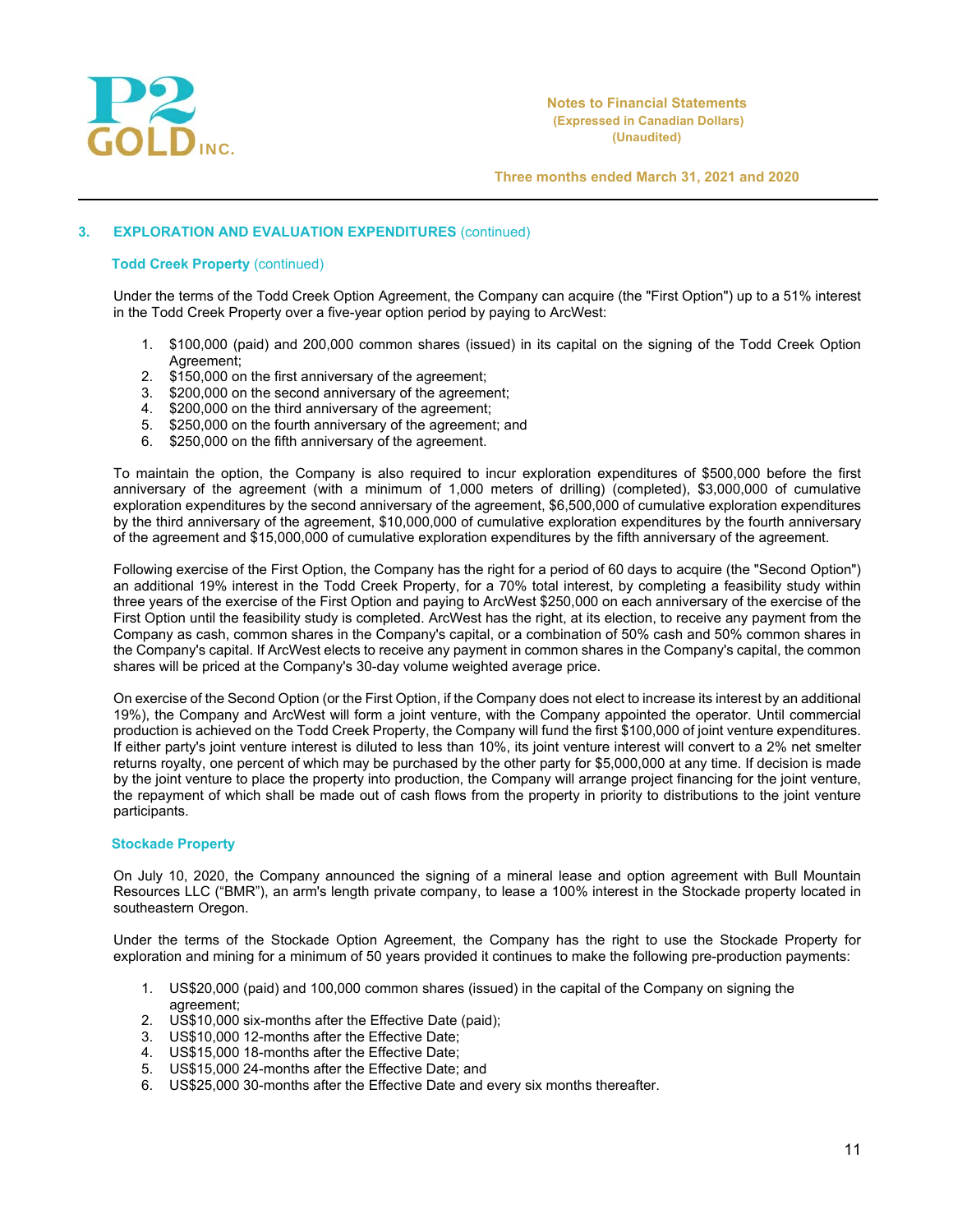

### **3. EXPLORATION AND EVALUATION EXPENDITURES** (continued)

#### **Stockade Property (continued)**

The term of the Stockade Option Agreement may continue after 50 years provided active mining operations are being conducted on the Stockade Property.

To maintain the option, the Company is also required to incur minimum work expenditures on the Stockade Property of US\$30,000 in the first year (completed) and a minimum of 2,000 meters of drilling in the second year. On achievement of production on the property, a production royalty of 2% of net smelter returns is payable on claims owned by BMR and 0.5% of net smelter returns is payable on third party claims and claims acquired within the area of influence, provided that a minimum production royalty of US\$25,000 is payable quarterly. On payment to BMR of US\$10,000,000 in any combination of preproduction payments, production royalties and minimum royalties, the production royalty on claims owned by BMR reduces to 1% and on third-party claims and claims acquired within the area of influence to 0.25%.

### **Lost Cabin Property**

On September 10, 2020, the Company announced the signing of a mineral lease and option agreement with La Cuesta International, Inc., an arm's length private company, to lease a 100% interest in the Lost Cabin property located in south central Oregon.

Under the terms of the Lost Cabin Option Agreement, the Company has the right to use the Lost Cabin Property for exploration and mining for a minimum of 50 years provided it continues to make the following preproduction payments:

- 1. US\$5,000 (paid) and 100,000 common shares (issued) in the capital of the Company on signing the agreement;
- 2. US\$5,000 six-months after the Effective Date;
- 3. US\$10,000 12-months after the Effective Date;
- 4. US\$10,000 18-months after the Effective Date;
- 5. US\$15,000 24-months after the Effective Date; and
- 6. US\$20,000 30-months after the Effective Date and every six months thereafter.

The term of the Lost Cabin Option Agreement may continue after 50 years provided active mining operations are being conducted on the Lost Cabin Property.

To maintain the option, the Company is also required to incur minimum work expenditures on the Lost Cabin Property of US\$30,000 in the first year and a minimum of 2,000 meters of drilling in the second year. On achievement of production on the property, a production royalty of 2% of net smelter returns is payable on claims owned by La Cuesta and 0.5% of net smelter returns is payable on third party claims and claims acquired within the area of influence, provided that a minimum production royalty of US\$25,000 is payable quarterly. On payment to La Cuesta of US\$10,000,000 in any combination of preproduction payments, production royalties and minimum royalties, the production royalty on claims owned by La Cuesta reduces to 1% and on third-party claims and claims acquired within the area of influence to 0.25%.

### **Timmins Project**

In 2020, the Company's exploration focus turned to British Columbia, Canada and the western United States, it determined that the Timmins Project was non-core and decided to divest the Timmins Project. The Company entered into an agreement with a private corporation for the sale of all of its interest in the Timmins Project, which was completed in May, 2021.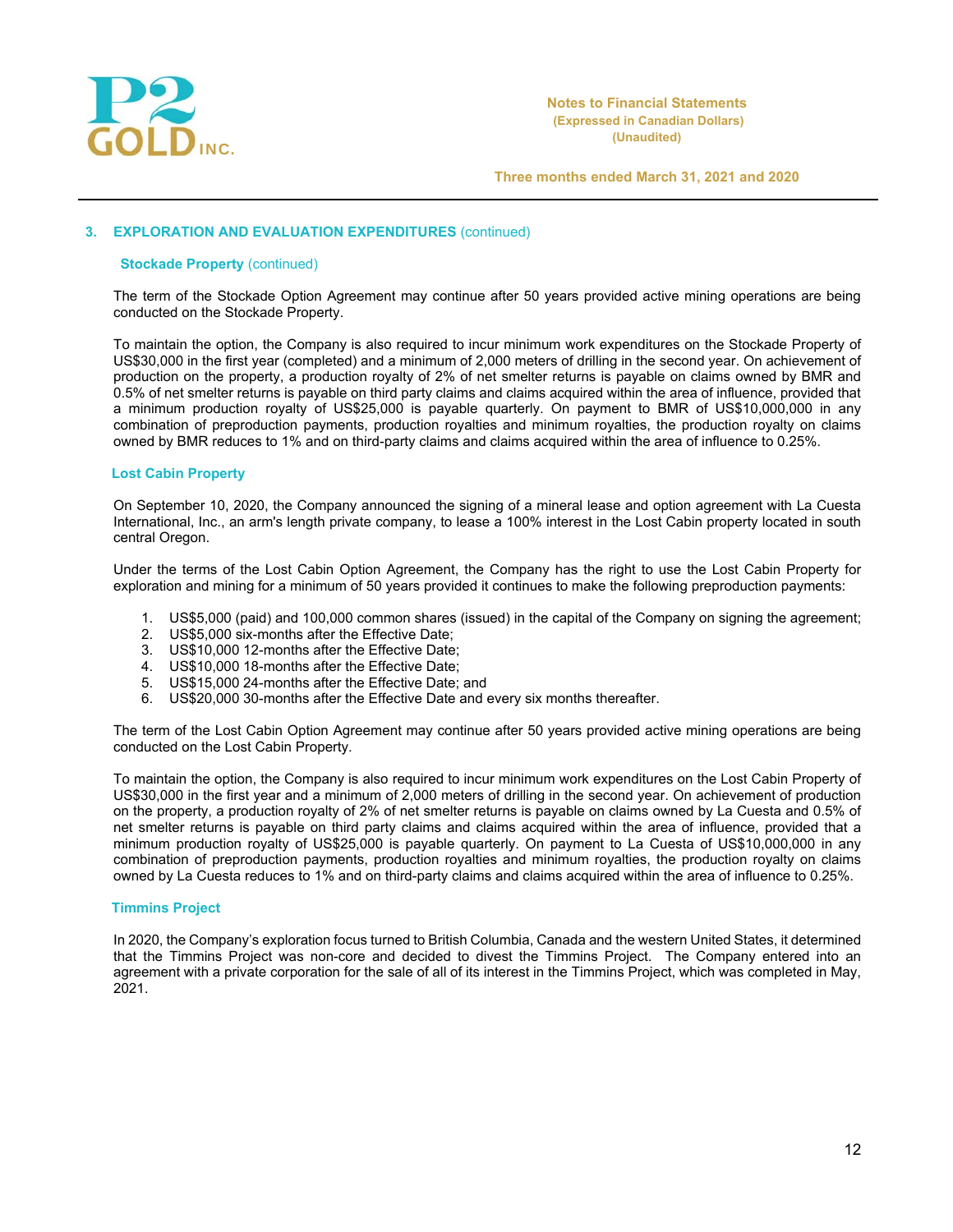

# **4. CAPITAL MANAGEMENT**

The Company includes shareholders' equity (deficit) in the definition of capital.

The Company manages its capital structure and makes adjustments to it, based on the funds available to the Company, in order to support the acquisition, exploration and development of mineral properties and to ensure it continues as a going concern. The Board of Directors does not establish quantitative return on capital criteria for management, but rather relies on the expertise of the Company's management to sustain future development of the business.

All of the properties in which the Company currently has an interest are in the exploration stage with no operating revenues; as such, the Company is dependent on external financing to fund its activities. In order to carry out the planned exploration and pay for administrative costs, the Company will spend its existing working capital and raise additional amounts as needed. The Company will continue to assess new properties and seek to acquire an interest in additional properties if management feels there is sufficient geologic or economic potential and if it has adequate financial resources to do so.

The Company has historically relied on equity financing to raise capital and will continue its attempts to do so.

Management reviews its capital management approach on an ongoing basis and believes that this approach, given the relative size of the Company, is reasonable.

# **5. FINANCIAL INSTRUMENTS RISK MANAGEMENT**

The Company classifies financial instrument fair values in a hierarchy comprising three levels reflecting the significance of the inputs used in making the measurements, described as follows:

Level 1: Valuations based on quoted prices (unadjusted) in active markets for identical assets or liabilities;

- Level 2: Valuations based on directly or indirectly observable inputs in active markets for similar assets or liabilities, other than Level 1 prices, such as quoted interest or currency exchange rates; and
- Level 3: Valuations based on significant inputs that are not derived from observable market data, such as discounted cash flow methodologies based on internal cash flow forecasts.

The Company's financial instruments are exposed to financial and other risks as summarized below:

#### **Fair value**

As at March 31, 2021, the carrying value approximates the fair value amounts of the Company's cash and trade and other payables.

A summary of the Company's risk exposures as it relates to financial instruments are reflected below:

### i) **Credit risk**

The Company's credit risk is primarily attributable to cash. The Company has no material concentration of credit risk arising from operations. Cash consists of bank deposits, which are held by a Canadian chartered bank, and management believes the risk of loss is remote.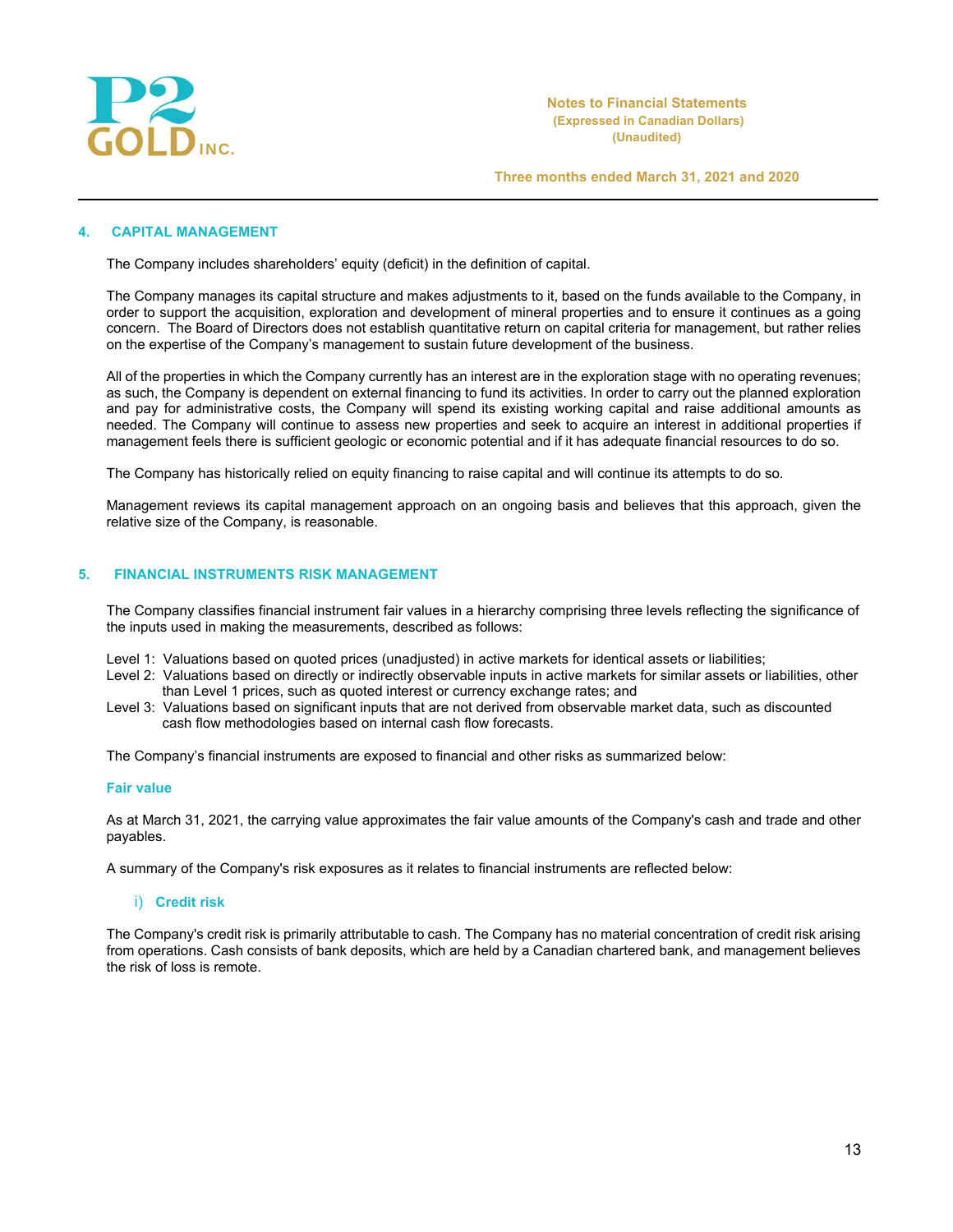

#### **5. FINANCIAL INSTRUMENTS RISK MANAGEMENT** (continued)

**Fair value** (continued)

# ii) **Liquidity risk**

The Company's approach to managing liquidity risk is to ensure that it will have sufficient liquidity to meet liabilities when due and ensure an adequate supply of funds to enable the Company to carry out its intended programs. As at March 31, 2021, the Company had a cash balance of \$1,198,821 (December 31, 2020 - \$1,634,964) to settle current liabilities of \$246,387 December 31, 2020 -\$118,007) subject to normal trade terms.

As at March 31, 2021, the Company had working capital of \$1,049,860 (December 31, 2020 - \$1,742,359). In order to meet its longer-term working capital needs and property exploration expenditures, the Company intends on securing additional financing to ensure that those obligations are properly discharged. If adequate financing is not available or cannot be obtained on a timely basis, the Company may be required to delay, reduce the scope of, or eliminate one or more of its exploration activities or relinquish some or all of its rights to certain of its interests in mineral properties. (see Note 1)

## **6. CASH**

The cash balance at March 31, 2021 consists of \$1,198,821 (December 31, 2020 - \$1,634,964) on deposit with a major Canadian bank.

# **7. RESTRICTED CASH**

| As at                        | March 31,<br>2021 | December 31, | 2020 |
|------------------------------|-------------------|--------------|------|
| Bond Permit security deposit | 70.000            |              | ۰    |
|                              | 70.000            |              |      |

Security deposit made for securing the bond permit for reclamation of surface disturbance from exploration activities.

### **8. RECEIVABLES AND OTHER ASSETS**

The Company's receivables and other assets arise from two main sources: 1) prepaid expenses and 2) receivables from government taxation authorities. These are broken down as follows:

| As at                              | March 31, |        | December 31, |
|------------------------------------|-----------|--------|--------------|
|                                    |           | 2021   | 2020         |
| Prepaid expenses                   |           | 72.959 | 53,650       |
| GST/HST receivable                 |           | 24.467 | 171.752      |
| Total receivables and other assets |           | 97.426 | 225.402      |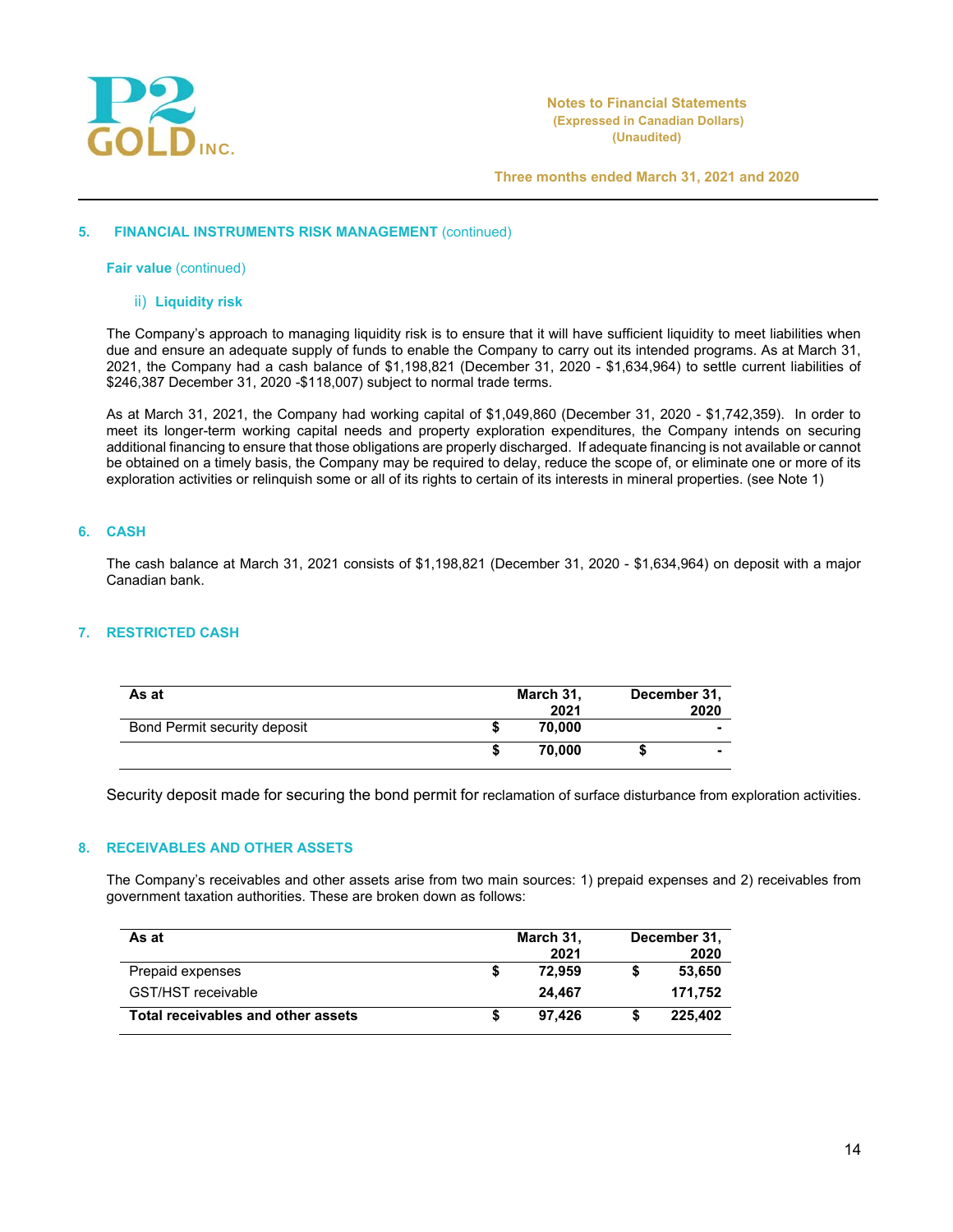

# **9. RIGHT-OF-USE ASSET**

| <b>Balance December 31, 2019</b> | \$ | 44,190    |
|----------------------------------|----|-----------|
| Disposals                        |    | (16, 335) |
| Depreciation                     |    | (27,855)  |
| Balance, December 31, 2020       | S  |           |
| Additions                        |    | 354.359   |
| <b>Depreciation</b>              |    | (29,531)  |
| Balance, March 31, 2021          |    | 324.828   |
|                                  |    |           |

Right-of-use assets consist of the lease for the Company's office. They are amortized over a period of 36 months.

# **10. LEASE LIABILITY**

On January 1, 2021, the Company entered into a 36-month lease agreement to lease an office. The lease payments are \$11,173 per month from the commencement date of the lease.

The Company has recorded these leases as right-of-use assets (note 9) and lease liability in the statements of financial position as at March 31, 2021. At the commencement date of the leases, the lease liability was measured at the present value of the lease payments that were not paid at that date. The lease payments are discounted using an interest rate of 10%, which is the Company's estimated incremental borrowing rate. Effective interest rate is 10.25%. The continuity of the lease liability is presented in the table below:

|                            | <b>Office and Vehicle</b><br>Lease |           |  |
|----------------------------|------------------------------------|-----------|--|
| Balance, December 31, 2019 | \$                                 | 46,083    |  |
| Interest expense           |                                    | 1.527     |  |
| <b>Disposals</b>           |                                    | (16, 335) |  |
| Lease payments             |                                    | (31,275)  |  |
| Balance, December 31, 2020 | \$                                 |           |  |
| Additions                  |                                    | 354,359   |  |
| Interest expense           |                                    | 8,647     |  |
| Lease payments             |                                    | (33,520)  |  |
| Balance, March 31, 2021    |                                    | 329,486   |  |

#### **Maturity Analysis – Contractual Undiscounted Cash Flows**

| As at                               | March 31, | December 31, |
|-------------------------------------|-----------|--------------|
|                                     | 2021      | 2020         |
| Less than one year                  | 100,560   |              |
| Greater than one year               | 278.216   |              |
| Total undiscounted lease obligation | 378,776   | -            |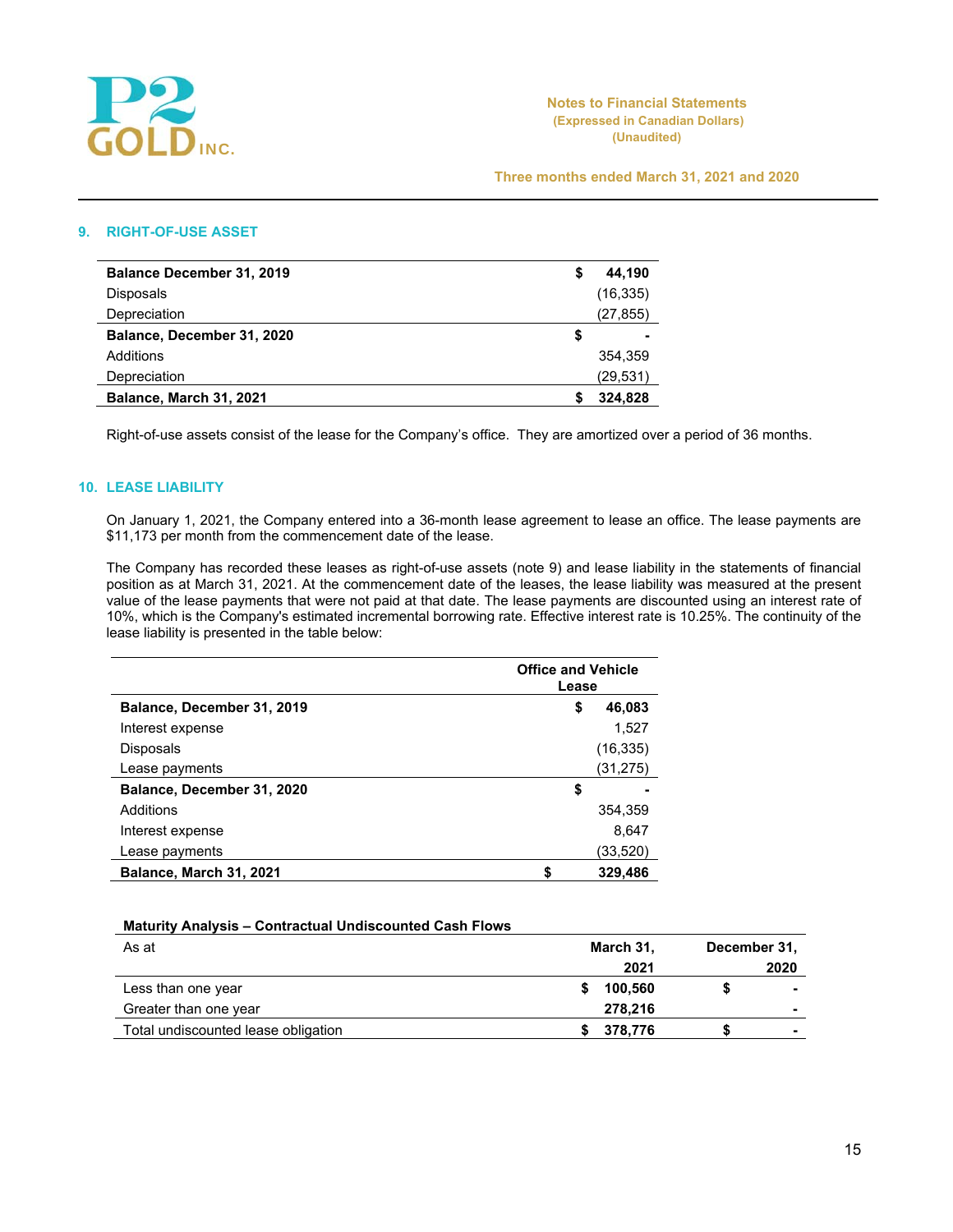

# **11. TRADE AND OTHER PAYABLES**

Trade and other payables of the Company are principally comprised of amounts outstanding for trade purchases relating to exploration acquisition activities and amounts payable for operating and financing activities. The usual credit period taken for trade purchases is between 30 to 90 days.

| As at                          | March 31, |         |    | December 31, |
|--------------------------------|-----------|---------|----|--------------|
|                                |           | 2021    |    | 2020         |
| Trade payables                 |           | 99.984  | S  | 95,365       |
| Accrued liabilities            |           | 40.419  |    | 22.642       |
| Total trade and other payables |           | 140.403 | J. | 118,007      |

# **12. KEY MANAGEMENT COMPENSATION**

The remuneration of directors and other members of key management personnel during the three months ended March 31, 2021 and 2020 were as follows:

#### *For three months ended March 31,*

|                                         | 2021           | 2020   |
|-----------------------------------------|----------------|--------|
| Management and consulting fees          | 20.527         | 36,000 |
| Exploration and evaluation expenditures | $\blacksquare$ | 18.000 |
| Share-based compensation                | \$131,316      |        |

In accordance with IAS 24, Related Party Disclosures, key management personnel are those persons having authority and responsibility for planning, directing and controlling the activities of the Company directly or indirectly, including any directors (executive and non-executive) of the Company.

### **13. DUE TO RELATED PARTIES AND RELATED PARTY TRANSACTIONS**

As at March 31, 2021, the trade and other payables balance includes related party amounts of \$18,760 (December 31, 2020 - \$12,870). The related parties are directors and officers of the Company, an individual who is related to the former President and CEO of the Company and entities over which executive management and directors have control or significant influence. The amounts are for services rendered during the period and arose as a result of transactions entered into with the related parties in the ordinary course of business.

On April 1, 2018, the Company entered into an agreement with a consultant related to the former President and Chief Executive Officer to perform services for a term of 2 years for \$6,000 per month. The term of the agreement ended on March 31, 2020 and was not renewed.

On May 24, 2018, the Company entered into an agreement with the former President and Chief Executive Officer to perform services that commenced on the date of the public offering for a term of 3 years for \$10,000 per month. On April 16, 2020 he resigned as a director and President and Chief Executive Officer of P2 Gold; he continues as a technical consultant to the Company until the expiry of the original term.

On December 3, 2020, the Company entered into an agreement with the Chief Financial Officer to perform services for a term of six months, or as otherwise mutually agreed by both parties for US\$3,000 per month.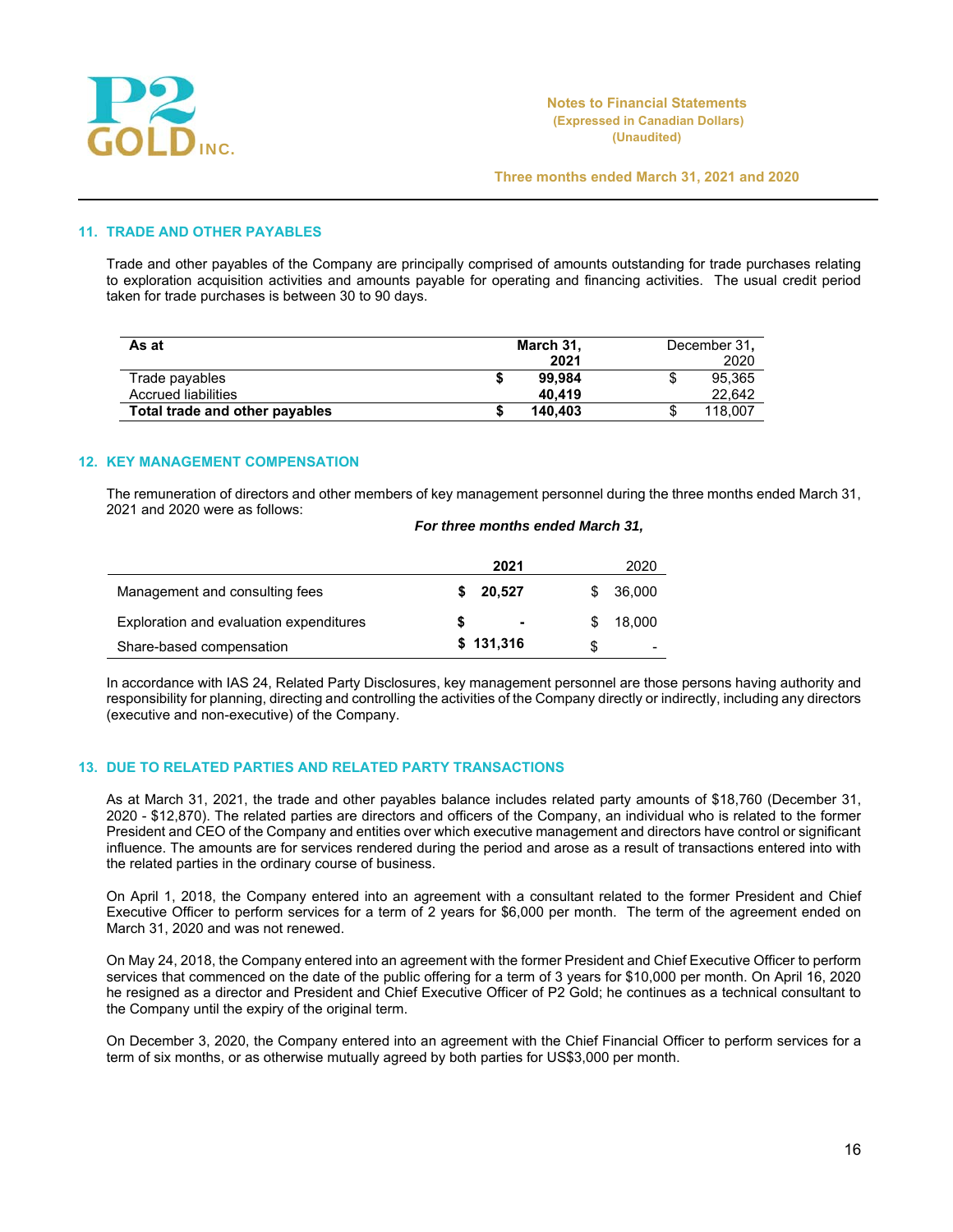

### **14. CAPITAL STOCK**

#### **(a) Authorized**

As at March 31, 2021, the Company's authorized number of common shares was unlimited and without par value.

#### **b) Share consolidation**

On January 9, 2020, the Company consolidated the share capital on the basis of one new share for every six old shares. All references to the number of shares, options, and warrants and per share amounts have been retroactively restated to reflect the consolidation.

Prior to the consolidation, the Corporation had 51,350,000 common shares issued and outstanding. Upon completion of the Share Consolidation, the number of post-consolidation common shares issued and outstanding was 8,558,331 (on a nondiluted basis). The share consolidation was approved by the TSX Venture Exchange on January 14, 2020, and the common shares started trading on the TSX Venture Exchange on a consolidated basis on the TSX Venture Exchange at the opening of trading on January 14, 2020.

#### **(c) Issued**

|                                                     | Number of Shares*        |   | <b>Amount</b> |
|-----------------------------------------------------|--------------------------|---|---------------|
| Balance at December 31, 2019                        | 8,558,331                | S | 2,792,644     |
| Private placement                                   | 20,160,000               |   | 5,424,000     |
| Shares issued for property option payments (Note 3) | 800.000                  |   | 486,000       |
| Share issue costs                                   |                          |   | (134, 965)    |
| Expiry of warrants                                  | $\overline{\phantom{0}}$ |   | 122.779       |
| Premium liability on flow-through shares            |                          |   | (200,000)     |
| Balance at December 31, 2020 and March 31, 2021     | 29,518,331               |   | 8,490,458     |

\*On January 9, 2020 the Company consolidated its outstanding common shares on a 6:1 basis (note 14 (b)). All references to the number of shares and per share amounts have been retroactively restated to reflect the consolidation.

On April 16, 2020 the Company closed a non-brokered private placement for aggregate gross proceeds of \$500,000 (the "Offering"). The Offering consisted of the sale of 10,000,000 common shares of the Company (the "Shares") at a price of \$0.05 per Share for aggregate gross proceeds of \$500,000.

On July 28, 2020 the Company closed a non-brokered private placement for gross proceeds of \$3.5 million. In closing the private placement, the Company issued 4.6 million non-flow-through units (the "Units") of the Company at a price of \$0.50 per Unit for gross proceeds of \$2.3 million and 2.0 million flow through common shares (the "FT Shares") in the capital of the Company at a price of \$0.60 per FT Share for gross proceeds of \$1.2 million. Each Unit consists of one non-flowthrough common share in the capital of the Company and one non-flow-through common share purchase warrant (a "Warrant"). Each Warrant entitles the holder to purchase one additional non-flow-through common share in the capital of the Company at an exercise price of \$0.75 per common share for a period of two years from the date of issue (the "Expiry Time"), provided that, if after four months from the date of issue, the closing price of the common shares of the Company on the Exchange is equal to or greater than \$1.25 for a period of 10 consecutive trading days at any time prior to the Expiry Time, the Company will have the right to accelerate the Expiry Time of the Warrants. In connection with the private placement, the Company paid finder's fees of \$79,215. For the year ended December 31, 2020, the Company recognized a \$200,000 as a flowthrough premium liability on issuance in connection with the private placements described above. The Company recognized an amount of \$200,000 as an income tax recovery, in relation to flow-through private placements on completion of the related qualifying expenditures.

On August 7, 2020 the Company issued 200,000 common shares of the Company as per the Silver Reef Property Option Agreement with a fair value of \$0.63 per share. (Note 3).

On August 7, 2020 the Company issued 200,000 common shares of the Company as per the BAM Property Option Agreement with a fair value of \$0.63 per share. (Note 3).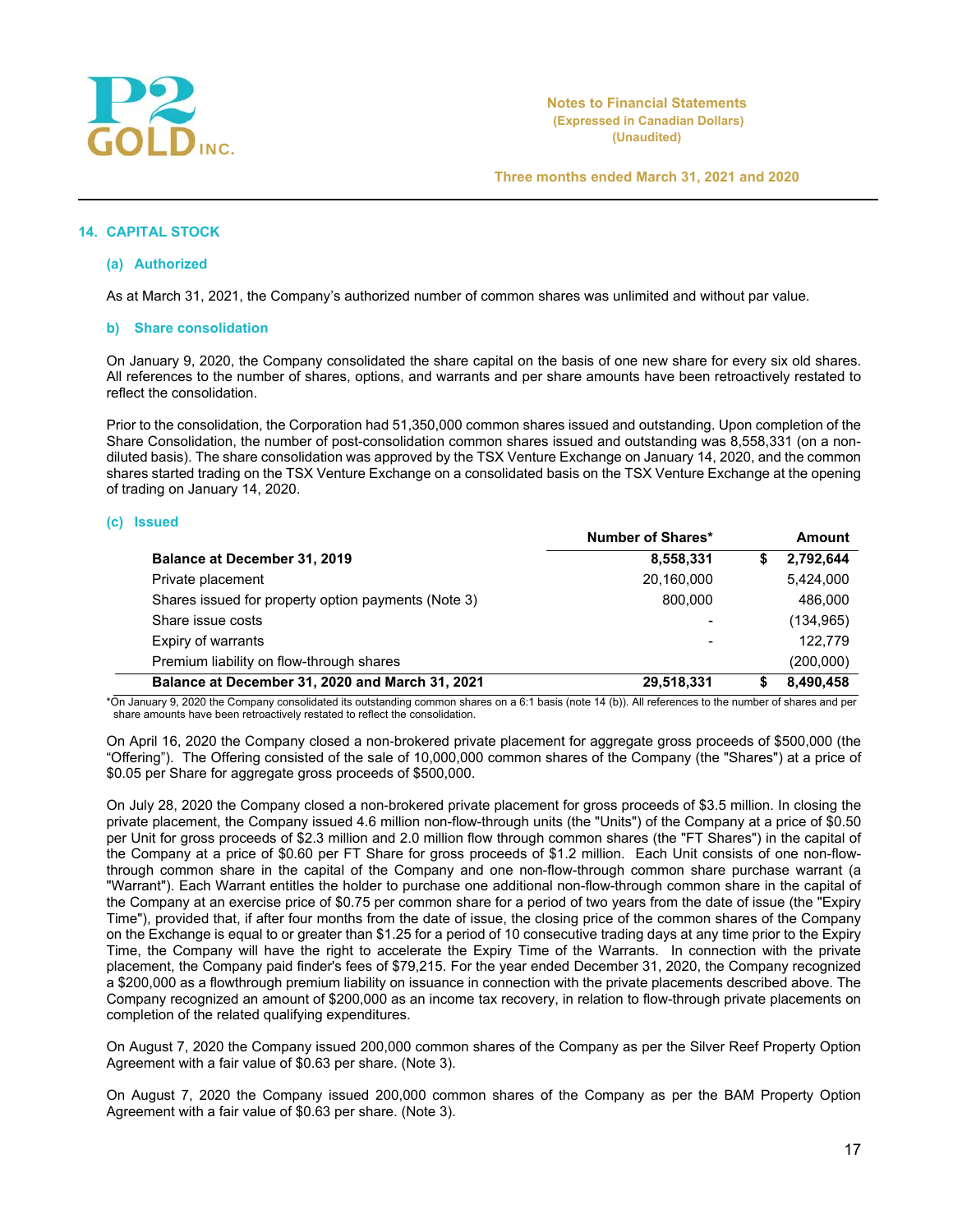

# **14. CAPITAL STOCK** (continued)

#### **(c) Issued** (continued)

On August 7, 2020 the Company issued 200,000 common shares of the Company as per the Todd Creek Property Option Agreement with a fair value of \$0.63 per share. (Note 3).

On September 10 2020 the Company issued 100,000 common shares of the Company as per the Stockade Property Option Agreement with a fair value of \$0.53 per share. (Note 3).

On September 14, 2020 the Company issued 100,000 common shares of the Company as per the Lost Cabin Property Option Agreement with a fair value of \$0.55 per share. (Note 3).

On November 18, 2020 the Company closed Company closed a non-brokered private placement for gross proceeds of \$1.424 million. In closing the Private Placement, the Company issued 3.56 million units (the "Units") of the Company at a price of \$0.40 per Unit for gross proceeds of \$1.424 million. Each Unit consists of one common share in the capital of the Company and one common share purchase warrant (a "Warrant"). Each Warrant entitles the holder to purchase one additional common share in the capital of the Company at an exercise price of \$0.65 per common share for a period of two years from the date of issue (the "Expiry Time"), provided that, if after four months from the date of issue, the closing price of the common shares of the Company on the Exchange is equal to or greater than \$1.00 for a period of 10 consecutive trading days at any time prior to the Expiry Time, the Company will have the right to accelerate the Expiry Time of the Warrants. In connection with the Private Placement, the Company paid finder's fees of an aggregate of \$19,080 to Haywood Securities Inc. and Canaccord Genuity Corp., representing 6% of the proceeds raised from subscriptions by certain placees.

### **(d) Stock Options – Stock Option Plan**

The Company maintains a stock option plan (the "Stock Option Plan") which was ratified and approved by the shareholders of the Company on August 12, 2020. The Stock Option Plan is a "rolling" plan under which up to 10% of the issued and outstanding common shares of the Company from time to time, subject to adjustment in certain circumstances, may be issued.

In the event that no specific determination is made by the Board with respect to any of the following matters, the period during which an option shall be exercisable shall be five years from the date of grant except those options issued to persons or consultants employed in Investor Relation activities shall vest in stages over 12 months with no more than one quarter of the options vesting in any three-month period. Options granted during the period ending December 31, 2020 are exercisable two years from the date of grant.

All outstanding options have been expensed as share-based payments in the period in which they vested. As at March 31, 2021, 2,834,999 (December 31, 2020 – 2,659,999) options were outstanding and have a weighted average exercise price of \$0.484 (December 31, 2020 – \$0.482) per option.

A summary of stock options issued and outstanding is as follows:

| As at                                   | March 31, 2021             |                | December 31, 2020   |           |  |
|-----------------------------------------|----------------------------|----------------|---------------------|-----------|--|
|                                         | Weighted                   |                | Weighted            |           |  |
|                                         | Average<br><b>Exercise</b> | Number of      | Average<br>Exercise | Number of |  |
|                                         |                            |                |                     |           |  |
|                                         | <b>Price</b>               | <b>Options</b> | Price               | Options   |  |
| Outstanding at beginning of period/year | 0.482<br>S                 | 2,659,999      | \$<br>0.527         | 799,999   |  |
| Transactions during the period/year:    |                            |                |                     |           |  |
| Expired                                 |                            |                | (0.60)              | (56, 250) |  |
| Forfeited                               |                            |                | (0.55)              | (68, 750) |  |
| Granted                                 | 0.52                       | 175,000        | 0.47                | 1,985,000 |  |
| Outstanding at end of period/year       | 0.484                      | 2,834,999      | 0.482               | 2,659,999 |  |
| Exercisable at end of period/year       | 0.466                      | 1,444,300      | 0.466<br>\$         | 1,385,967 |  |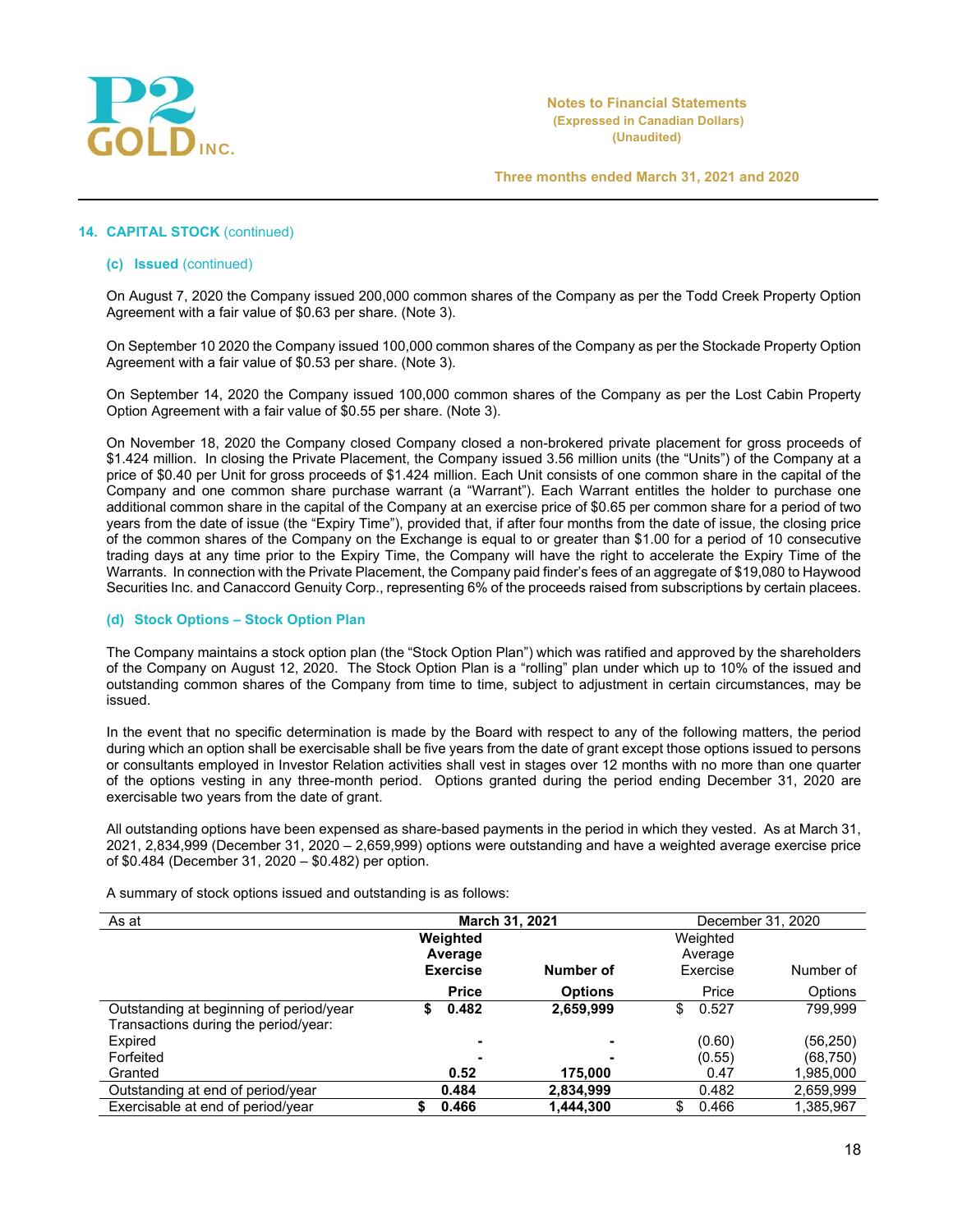

# **14. CAPITAL STOCK** (continued)

# **(d) Stock Options – Stock Option Plan** (continued)

The following common share purchase options are outstanding as at December 31, 2020:

| Date of<br>Grant | Number of<br>Options<br>Outstanding | <b>Fxercise</b><br>Price<br>(3) | Weighted<br>Average<br>remaining life<br>(years) | Expiry<br>Date   |
|------------------|-------------------------------------|---------------------------------|--------------------------------------------------|------------------|
| October 16, 2018 | 491.666                             | 0.60                            | 2.55                                             | October 16, 2023 |
| July 2, 2019     | 183.333                             | 0.30                            | 3.26                                             | July 2, 2024     |
| May 14, 2020     | 585,000                             | 0.34                            | 1.12                                             | May 14, 2022     |
| June 9, 2020     | 200.000                             | 0.30                            | 1.19                                             | June 9, 2022     |
| August 14,2020   | 900.000                             | 0.61                            | 1.37                                             | August 14, 2022  |
| August 18,2020   | 100.000                             | 0.60                            | 1.38                                             | August 18, 2022  |
| December 4, 2020 | 200.000                             | 0.32                            | 1.68                                             | December 4, 2022 |
| January 27, 2021 | 175.000                             | 0.52                            | 1.83                                             | January 27, 2023 |
|                  | 2,834,999                           | 0.484                           | 1.45                                             |                  |

All options granted vest over periods of 1 to three years.

The following table summarizes the assumptions used with the Black-Scholes valuation model for stock options granted during the three months ending March 31, 2021 and 2020:

| Grant date                    | May 14,<br>2020 | June 9.<br>2020 | August 14,<br>2020 | August 18,<br>2020 | December 4.<br>2020 | January 27,<br>2021 |
|-------------------------------|-----------------|-----------------|--------------------|--------------------|---------------------|---------------------|
| No. of options                | 585.000         | 200,000         | 900,000            | 100.000            | 200,000             | 175,000             |
| Exercise price                | 0.34<br>\$      | \$<br>0.30      | \$<br>0.61         | \$<br>0.60         | \$<br>0.32          | \$<br>0.52          |
| Expected life in years        | 2               | 2               | 2                  | 2                  | 2                   |                     |
| Volatility                    | 237.2%          | 234.7%          | 216.6%             | 216.6%             | 208.4%              | 203.2%              |
| Risk-free interest rate       | 0.32%           | 0.39%           | 0.33%              | 0.30%              | 0.20%               | 0.16%               |
| Dividend yield                | $\blacksquare$  |                 |                    |                    |                     |                     |
| Forfeiture rate               | $0.0\%$         | $0.0\%$         | $0.0\%$            | $0.0\%$            | $0.0\%$             | $0.0\%$             |
| Grant date share price        | \$0.34          | \$0.21          | \$0.60             | \$0.63             | \$0.32              | \$0.52              |
| Fair value of options granted | \$180.379       | \$31,172        | \$471.821          | \$55.236           | \$55,976            | \$77,310            |

Option pricing models require the use of highly subjective estimates and assumptions including the expected stock price volatility. Volatility is based on the historical volatility of the Company. In the prior year, volatility was based on comparable companies. Changes in the underlying assumptions can materially affect the fair value estimates. For the three months ended March 31, 2021, share-based payments expense totaled \$131,316 (December 31, 2020 – \$664,426).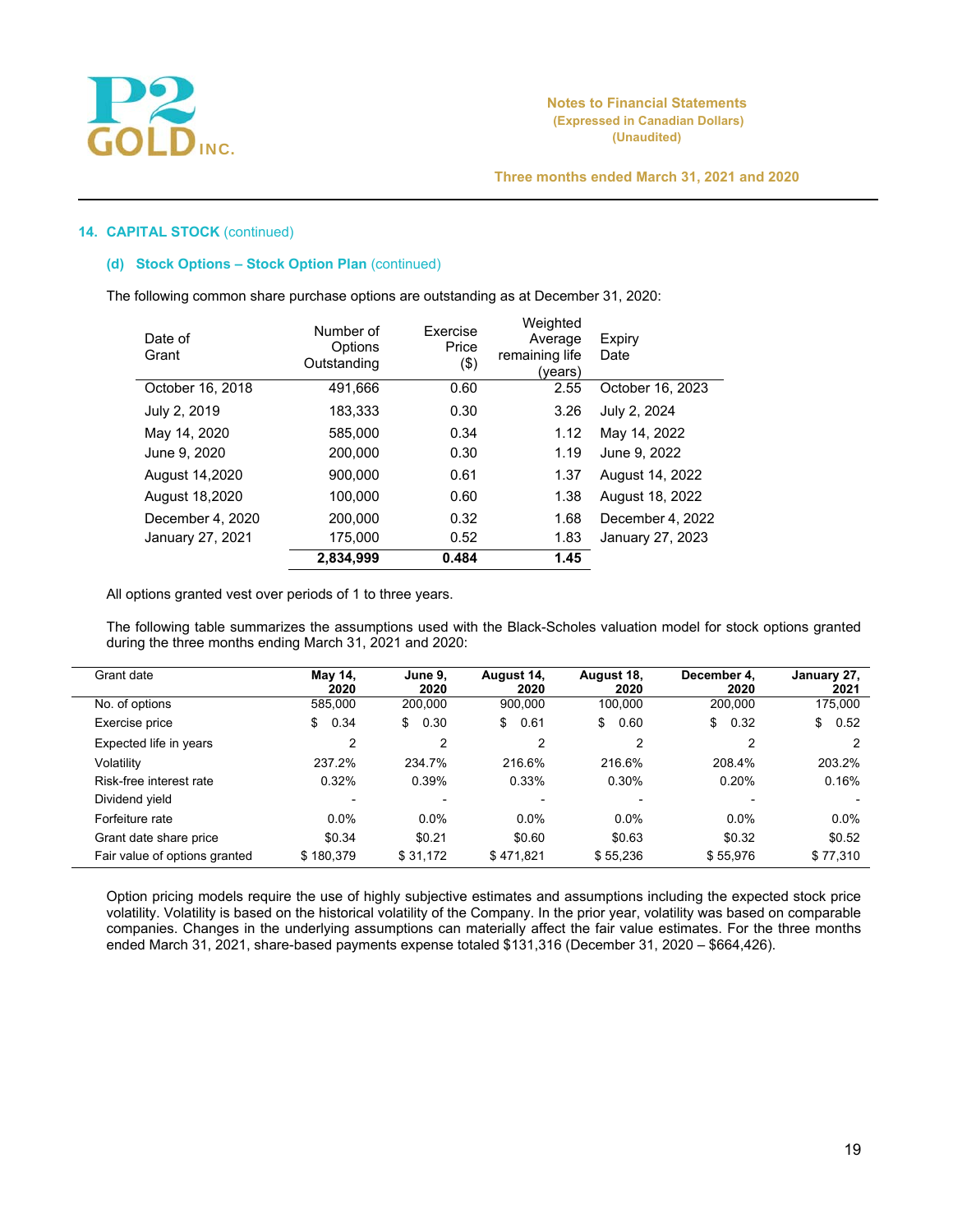

#### **15. WARRANT RESERVE**

A summary of the changes in the Company's reserve for warrants is set out below:

| As at                                  | March 31, 2021 |       |           | December 31, 2020 |           |            |
|----------------------------------------|----------------|-------|-----------|-------------------|-----------|------------|
|                                        |                |       | Number of |                   |           | Number of  |
|                                        |                |       | Warrants  |                   |           | Warrants   |
| Outstanding at beginning of year       |                | 9.489 | 8,176,666 |                   | 131.807   | 301.249    |
| Transactions during the year           |                |       |           |                   |           |            |
| Warrants issued - private placement    |                |       |           |                   |           | 8,160,000  |
| Fair value of warrants issued - MOU    |                |       | -         |                   | 461       |            |
| Fair value of broker's warrants issued |                |       | ۰         |                   |           |            |
| Expired                                |                |       |           |                   | (122.779) | (284, 583) |
| Outstanding at end of year             |                | 9.489 | 8,176,666 |                   | 9.489     | 8.176.666  |

The weighted average exercise price per warrant of the outstanding warrants as at March 31, 2021 was \$0.706 (December 31, 2020 - \$0.706).

The following table summarizes the assumptions used with the Black-Scholes valuation model for warrants issued and outstanding as at March 31, 2021:

| Grant date              | October 16, |
|-------------------------|-------------|
|                         | 2018        |
| No. of warrants         | 16,666      |
| Exercise price          | 0.60<br>S   |
| Expected life in years  | 5           |
| Volatility              | 172.06%     |
| Risk-free interest rate | 2.40%       |
| Grant date share price  | 0.60        |
| Dividend yield          |             |
| Fair value of warrants  | 9,489       |

Broker warrants issued to non-employees were valued using the fair value of the equity instrument granted in the absence of a reliable estimate of the fair value of the goods or services received.

On October 16, 2018, the Company issued 16,666 warrants of the Company at an exercise price of \$0.60 expiring 5 years from the date the Company's common shares are listed on the TSX Venture Exchange pursuant to MOU agreement with the Matachewan First Nation and Mattagami First Nation dated March 20, 2018.

These warrants are to vest as follows: (i) 25% vesting on the date the Company's common shares are listed on the TSX Venture Exchange; (ii) 25% vesting six (6) months following the date the Company's common shares are listed on the TSX Venture Exchange; (iii) 25% vesting twelve (12) months following the date the Company's common shares are listed on the TSX Venture Exchange; and (iv) 25% vesting eighteen (18) months following the date the Company's common shares are listed on the TSX Venture Exchange.(See Note 3) As at December 31, 2020, 16,666 (2019 – 8,333) of these warrants are exercisable and \$461 (December 31, 2019 - \$4,845) of the fair value was included in exploration and evaluation expenditures.

# **16. COMMITMENTS AND CONTINGENCIES**

The Company is committed to monthly payments under the terms of management and consulting contracts and the office lease. The aggregate remaining payments per year are as follows:

$$
2021 \qquad \qquad \$\qquad 35,685
$$